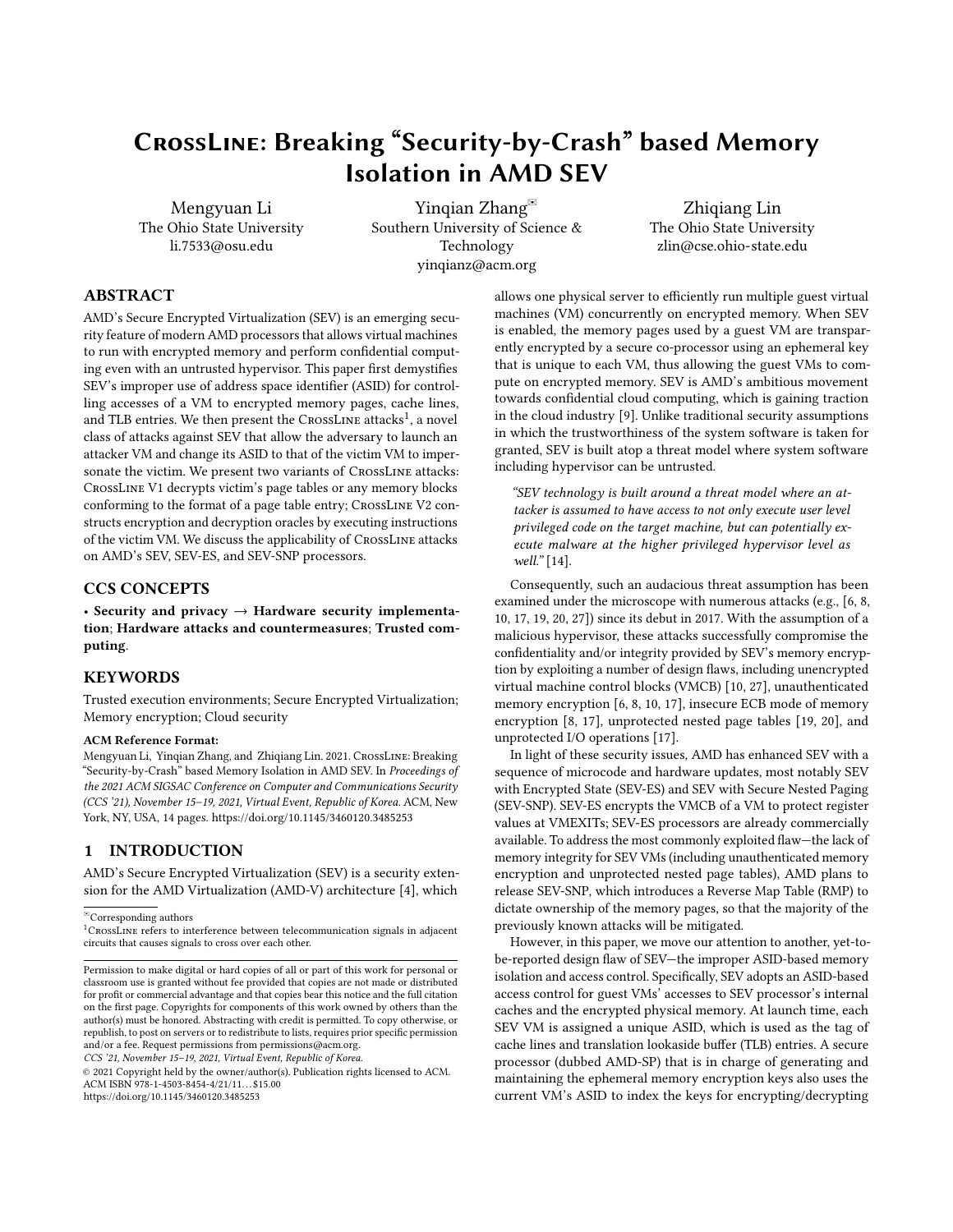memory pages upon memory access requests. As such, the ASID of an SEV VM plays a critical role in controlling its accesses to the private data in the cache-memory hierarchy. Nevertheless, the assignment of ASID to a VM is under complete control of the hypervisor. An implicit "security-by-crash" security principle is adopted in the SEV design:

"Although the hypervisor has control over the ASID used to run a VM and select the encryption key, this is not considered a security concern since a loaded encryption key is meaningless unless the guest was already encrypted with that key. If the incorrect key is ever loaded or the wrong ASID is used for a guest, the first instruction fetch of that guest will fail as memory will be decrypted with the wrong key, causing junk data to be executed (and very likely causing a fault)." [\[14\]](#page-13-2)

The aim of this paper, therefore, is to investigate the validity of this "security-by-crash" design principle. To do so, we first study how ASIDs are used in SEV processors to isolate encrypted memory pages, CPU caches, and TLBs. We also explore how ASIDs are managed by the hypervisor, how an ASID of a VM can be altered by the hypervisor at runtime, and why the VM with altered ASID crashes afterwards. This exploration leads to the discovery of several potential opportunities for a VM with an altered ASID to momentarily breach the ASID-based memory isolation before it crashes.

Next, based on our exploration, we then present CrossLine attacks, which exploit such a momentary execution to breach the confidentiality and integrity of SEV VMs. Specifically, an adversary controlling the hypervisor can launch an attacker VM and, during its VMEXIT, assign it with the same ASID as the victim VM, and then resume it, leading to the violation of the ASID-based access control to the victim's encrypted memory.

We mainly present two variants of CrossLine. In CrossLine V1, even though no instructions are executed by the attacker VM after VMRUN, we show that it is possible to load memory pages encrypted with the victim VM's memory encryption key (VEK) during page table walks, thus revealing the encrypted content of the "page table entries" (PTE) through nested page faults. This attack variant enables the adversary to extract the entire encrypted page table of the SEV guest VM, as well as any memory blocks conforming to the PTE format. We have also successfully demonstrated CrossLine V1 on SEV-ES machines, in which we devise techniques to bypass the integrity checks of launching the attacker VM with the victim VM's encrypted VMCB, while keeping the victim VM completely unaffected. In CrossLine V2, by carefully crafting its nested page tables, the attacker VM could manage to momentarily execute arbitrary instructions of the victim VM. By wisely selecting the target instructions, the adversary is able to construct encryption oracles and decryption oracles, which enable herself to breach both integrity and confidentiality of the victim VM. CrossLine V2 is confined by SEV-ES, but its capability is stronger than V1.

Differences from known attacks. CrossLine differs from all previously demonstrated SEV attacks in several aspects. First, CrossLine does not rely on SEV's memory integrity flaws, which is a common pre-requisite for all known attacks on SEV. Although CrossLine may not work on SEV-SNP, the protection does not come from memory integrity, but a side-effect of the RMP implementation. Second, CrossLine attacks do not directly interact with the victim VMs

and thus enable stealthy attacks. As long as the ephemeral encryption key of the victim VM is kept in the AMD-SP and the victim's encrypted memory pages are not deallocated, CrossLine attacks can be performed even when the victim VM is shutdown. Therefore, CrossLine is undetectable by the victim VM. In contrast, prior attacks relying on I/O operations of the victim VM [\[8,](#page-12-2) [17,](#page-13-4) [19,](#page-13-5) [20\]](#page-13-6) are detectable by the victim VM.

CrossLine attacks question a fundamental "security-by-crash" security principle underpinning the design of SEV's memory and cache isolation. The demonstration of CrossLine suggests that SEV should not rely on adversary-controlled ASIDs to mediate access to the encrypted memory. To eliminate the threats, a principled solution is to maintain the identity of VMs in the hardware, which unfortunately requires some fundamental changes in the architecture. As far as we know, SEV-SNP will not integrate such changes.

Responsible disclosure. We have disclosed CrossLine attacks to AMD via emails in December 2019 and discussed the paper with AMD engineers by phone in January 2020. We have pointed out several vulnerable hardware designs, including: (1) The lack of ASID authentication and inappropriate "security-by-crash" principle; (2) the lack of triple fault reporting, which allows SEV and SEV-ES VM to resume from a triple fault by rewinding VMCB; (3) the VMSA check is only tied to VMSA's physical address but not VMCB's physical address, which makes Crossline work in SEV-ES. These vulnerabilities have been acknowledged by AMD. The demonstrated attacks and their novelty have been acknowledged. As discussed in the paper, neither of the two attack variants directly affect SEV-SNP. Therefore, AMD would not replace ASID-based isolation in the short term, but may invest more principled isolation mechanisms in the future.

Contributions. This paper makes the following contributions to the security of AMD SEV and other trusted execution environments.

- It investigates SEV's ASID-based memory, cache, and TLB isolation, and demystifies its "security-by-crash" design principle ([§3\)](#page-2-0). It raises security concerns of the "security-by-crash" based memory and TLB isolation for the first time.
- It presents two variants of CrossLine attacks—the only attacks that breach the confidentiality and integrity of an SEV VM without exploiting SEV's memory integrity flaws ([§4\)](#page-4-0).
- It presents successful attacks against SEV and SEV-ES processors ([§5\)](#page-8-0). It also discusses the applicability of CrossLine on the upcoming SEV-SNP processors ([§6\)](#page-10-0).

# 2 BACKGROUND

Secure Memory Encryption (SME). SME is AMD's x86 extension for real-time main memory encryption, which is supported in AMD CPU with Zen micro architecture from 2017 [\[24\]](#page-13-8). Aiming to defeat cold boot attack and DRAM interface snooping, an embedded Advanced Encryption Standard (AES) engine encrypts data when the processor writes to the DRAM and decrypts it when processor reads it. The entire DRAM is encrypted with a single ephemeral key which is randomly generated each time the machine is booted. A 32-bit ARM Cortex-A5 Secure Processor (AMD-SP) [\[21\]](#page-13-9) is integrated in the system-on-chip (SOC) alongside the main processor, providing a dedicated security subsystem, storing, and managing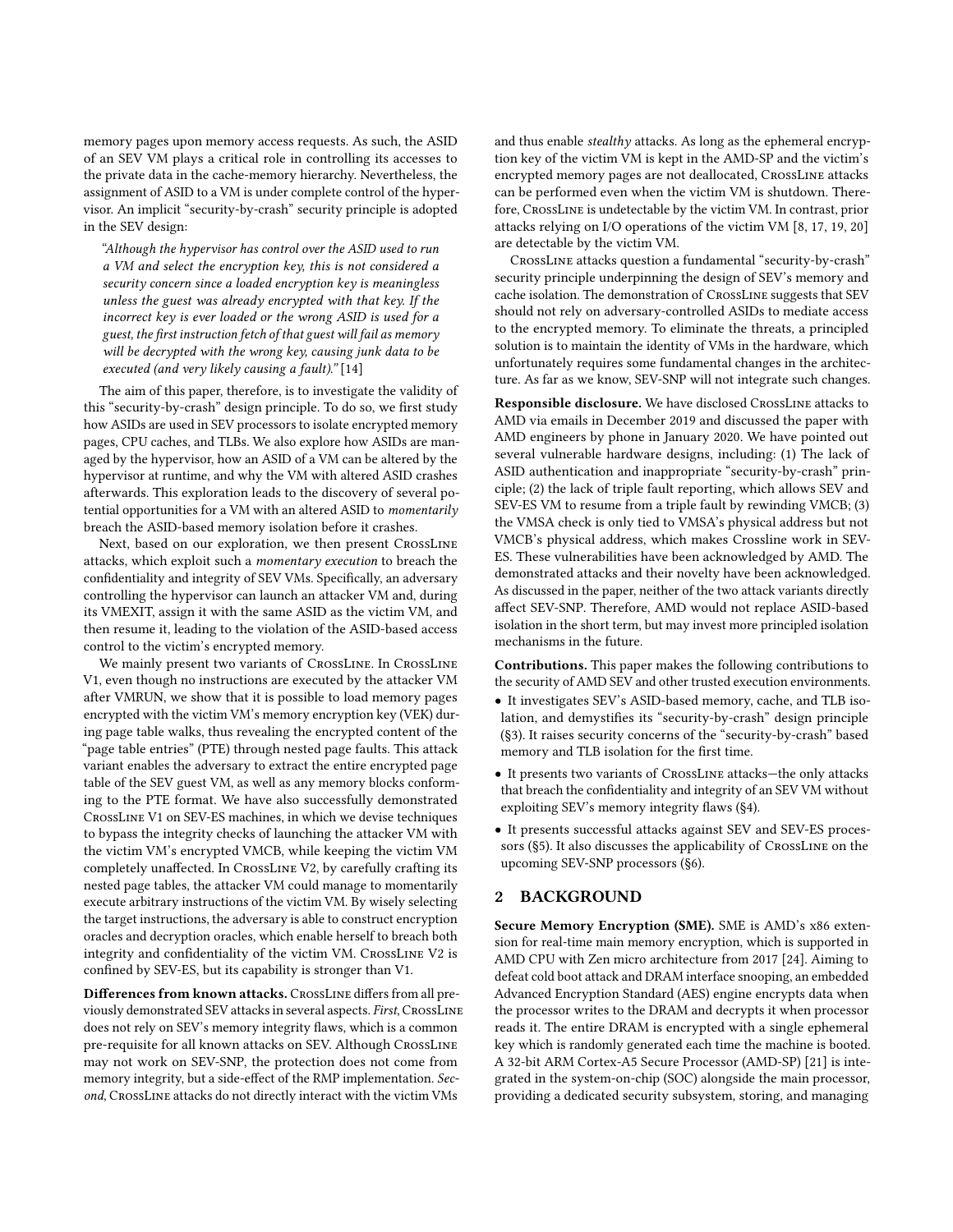the ephemeral key. Although all memory pages are encrypted by default, the operating system can mark some pages as unencrypted by clearing the C-bit (the 48th bit) of the corresponding page table entries (PTE). However, regardless of the C-bit, all code pages and page table pages are encrypted by default. With Transparent SME (TSME), a special mode of operation of SME, the entire memory is encrypted, ignoring the C-bits of the PTEs.

AMD Virtualization (AMD-V). AMD-V is a set of extensions of AMD processors to support virtualization. Nested Page Tables (nPT) is introduced by AMD-V to facilitate address translation [\[1\]](#page-12-3). AMD-V's nPT provides two levels of address translation. When nPT is enabled, the guest VM and the hypervisor have their own CR3s: a guest CR3 (gCR3) and a nested CR3 (nCR3). The gCR3 contains the guest physical address of the guest page table (gPT); the nCR3 contains the system physical address of the nPT. To translate a virtual address (gVA) used by the guest VM into the system physical address (sPA), the processor first references the gPT to obtain the guest physical address (gPA) of each page-table page. To translate the gPA of each page, an nPT walk is performed. During a nPT walk, the gPA is treated as host virtual address (hVA) and translated into the sPA using the nPT.

Translation lookaside buffers (TLB) and Page Walk Cache (PWC) are internal buffers in AMD processors for speeding up the address translation. AMD-V also relies on these internal buffers for performance improvements. AMD-V further introduces an nTLB for nPT. A successful nPT walk caches the translation from gPA to sPA in the nTLB for fast accesses [\[4\]](#page-12-0), while the normal TLBs are used to store translations from virtual addresses of either the host or the guest to sPA.

To exchange data between the hypervisor and the guest VMs, a data structure dubbed the virtual machine control block (VMCB) is located on a shared memory page. VMCB stores the guest VM's register values and some control bits during VMEXIT. The VMCB is under the control of the hypervisor to configure the behaviors of the guest VM.

Secure Encrypted Virtualization (SEV). SEV combines AMD-V architecture with SME to allow individual VMs to have their own VM Encryption Key (VEK) [\[2\]](#page-12-4). Each VEK is generated by the processor and assigned to an SEV VM when launched by the hypervisor. All VEKs are stored in the AMD-SP and are never exposed to DRAM during their entire life cycle. SEV distinguishes different VEKs using ASIDs. When a memory request is made, the AMD-SP determines which key to be used with the current ASID, achieving page-granular memory encryption with different keys.

#### <span id="page-2-0"></span>3 DEMYSTIFYING ASID-BASED ISOLATION

ASID was initially designed by AMD to tag TLB entries so that unnecessary TLB flushes can be avoided when switching between guest VMs and the host. SEV reuses ASID as the indices of VEKs stored in AMD-SP. Cache tags are also extended accordingly to isolate cache lines with different ASIDs. As a result, ASID becomes the de-facto identifier used by SEV processors to control the software's accesses to virtual memory, caches, and TLBs (Figure [1\)](#page-2-1).

However, following AMD-V, SEV allows the hypervisor to have (almost) complete authority over the management of ASIDs, which gives rise to security concerns as a malicious hypervisor may abuse

<span id="page-2-1"></span>

Figure 1: ASID-based memory isolation in SEV.

this capability to breach ASID-based isolation. Interestingly, AMD adopts a "security-by-crash" principle and assumes if "the wrong ASID is used for a guest", the execution of the instruction will "likely cause a fault" [\[14\]](#page-13-2). In this section, we set off to understand and demystify how ASIDs are used to isolate memory, cache, and TLBs in SEV, and how ASIDs are managed by the hypervisor.

# 3.1 ASID-based Isolation

3.1.1 ASID-based Memory Isolation ASIDs are used by the AMD-SP to index VEKs of SEV VMs. The SEV hardware ensures the data and code of an SEV VM is encrypted in the DRAM and only decrypted when loaded into the SOC. Specifically, each memory read from an SEV VM consists of memory fetches by the memory controller of a 128-bit aligned memory block, followed by an AES decryption by AMD-SP using the VEK corresponding to the current ASID. The current ASID is an integer stored in a hidden register of the current CPU core, which cannot be accessed by software in the guest VM.

SEV allows the guest OS to decide, by setting or clearing the C-bit of the PTE, whether each virtual memory page is (treated as) private (encrypted with the guest's VEK) or shared (either encrypted with the host's VEK or unencrypted). For instance, when the C-bit of a page is set, memory reads from this virtual-physical mapping is considered encrypted with the guest VM's VEK, regardless of its true encryption state, and thus a memory read in that page will be decrypted using the VEK of the current ASID. By default, the guest VM sets the guest C-bits for private pages during the boot period.

However, the hypervisor is able to manipulate the nested C-bit (nC-bit) in nPT. When the gC-bit (the C-bit of the gPT) conflicts with the nC-bit, AMD-SP encrypts the memory pages according to the following rules: When gC-bit=0 and nC-bit=1, the page is encrypted with the hypervisor's VEK; when gC-bit=1, regardless of the nC-bit, the page is encrypted with the guest VM's VEK; when gC-bit=0 and nC-bit=0, the page is not encrypted. Following SME, the code pages are always considered private to the guest VM and thus is always encrypted regardless of the guest C-bits. Similarly, the gPT is also always encrypted with the guest's VEK.

3.1.2 ASID-based TLB Isolation ASID was originally introduced to avoid TLB flushes when the execution context switches between the guest VM and the hypervisor, which is achieved by extending each TLB tag with ASID. With the ASID capability, when observing activities like MOV-to-CR3, context switches, updates of CR0.PG/CR4.PGE/CR4.PAE/CR4.PSE, the hardware does not need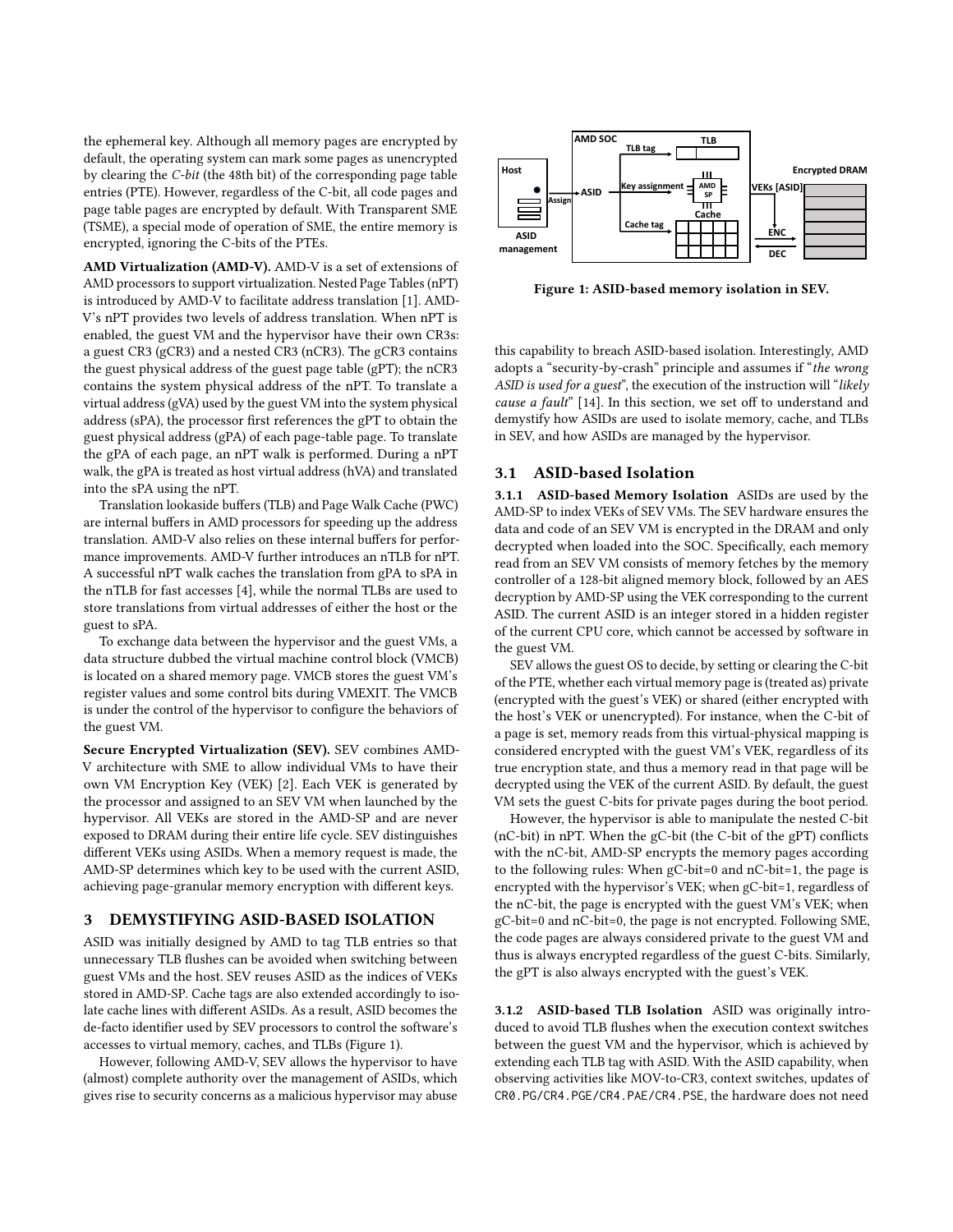to flush the entire TLB, but only the TLB entries tagged with the current ASID [\[4\]](#page-12-0). However, to properly isolate TLB, the management of ASIDs for non-SEV VMs and SEV VMs is slightly different.

Non-SEV VMs. Each VCPU of a non-SEV VM may have different ASIDs, which can be assigned dynamically before each VMRUN. More specifically, before the hypervisor is about to resume a VCPU with VMRUN, it checks if the VCPU was the one running on this CPU core before the control was trapped into the hypervisor. If so, the hypervisor keeps the ASID of the VCPU unchanged and resumes the VCPU directly; if not, the hypervisor selects another ASID (from the ASID pool) and assign it to the VCPU. In the former case, TLB entries can be reused by the VCPU as its ASID is unchanged. However, in the latter case, the residual TLB entries (tagged with ASID of the hypervisor or the previous VCPU) should not be reused.

SEV VMs. SEV processors rely on a similar strategy to isolate entries in the TLBs with ASID. However, instead of dynamically assigning an ASID to a VCPU before VMRUN, all VCPUs of the same SEV VM are assigned the same ASID at launch time, which remains the same during the entire life cycle of the SEV VM.

3.1.3 ASID-based Cache Isolation On platforms that support SEV, cache lines are tagged with the VM's ASID indicating to which VM this data belongs, thus preventing the data from being misused by entities other than its owner [\[14\]](#page-13-2). When data is loaded into cache lines, according to the current ASID, AMD-SP automatically decrypts the data with the corresponding VEK and stores the ASID value into the cache tag. When a cache line is flushed or evicted, AMD-SP uses the ASID in the cache tag to determine which VEK to use when encrypting this cache line before writing it back to DRAM. The cache tag is also extended to include the C-bit [\[14\]](#page-13-2). Because the cache is now tagged with ASID and C-bit, cache coherence of the same physical address is not maintained if the two virtual memory pages do not have the same ASID and C-bit.

### 3.2 ASID Management

3.2.1 ASID Life Cycle The hypervisor reserves a pool (i.e., a range of integers) of available ASIDs for all VMs (we call all-ASID pool for simplicity), and a separate pool of ASIDs for SEV VMs (SEV-ASID pool). The maximum ID number of the all-ASID pool is determined by CPUID 0x8000000a[EBX] (e.g., 32768, thus the available ASIDs are whole numbers between 1 and 32767). The maximum ID number of the SEV-ASID pool is determined by CPUID 0x8000001f[ECX] (e.g., 15, which suggests the legal ASIDs for SEV VMs are 1 to 15). Note that ASID 0 is reserved for the host OS (i.e., hypervisor), and is also not allowed to be assigned to a VCPU for processors with or without SEV extensions [\[4\]](#page-12-0).

On SEV platforms, the hypervisor uses ACTIVATE command to inform AMD-SP that a given guest is bound with an ASID and uses DEACTIVATE command to de-allocate an ASID from the guest. DEACTIVATE also uninstalls the guest VM's VEK. After a successful DEACTIVATE, if there is no available ASID in the SEV-ASID pool, the hypervisor may re-allocate the ASID to another VM [\[2\]](#page-12-4).

At runtime, when the processor runs under the guest mode, the guest VM's ASID is stored in the ASID register that is hidden from software; when the processor runs under the host mode, the register is set to 0, which is the hypervisor's ASID. The guest VM's ASID is stored at the VMCB during VMEXIT. After VMRUN the processor restores the ASID in the VMCB. The VMCB State Cache allows the processor to cache some guest register values between VMEXIT and VMRUN for performance enhancement. The physical address of the VMCB is used to perform access control of the VMCB State Cache. However, the VMCB clean field controlled by the hypervisor can be used to force the processor to discard selected cached values. For example, bit-2 of the VMCB clean field indicates that an ASID reload is needed; bit-4 of the clean field indicates fields related to nest pages are dirty and needed to be reloaded from the VMCB. Some VMCB fields are strictly not cached and the corresponding register values will be reloaded from the VMCB every time. For example, offset 058h of the VMCB is a TLB control field to indicate whether the hardware needs to flush TLB after VMRUN; this field is always uncached.

3.2.2 ASID Restrictions SEV implements both launch-time and run-time restrictions about ASID.

Launch-time restrictions. On processors supporting SEV, the hypervisor cannot bind a current active ASID in the SEV-ASID pool to an SEV VM during launch time [\[2\]](#page-12-4). However, an adversary is able to deactivate the victim SEV VM and then activate an attacker SEV VM with the same ASID. The hardware requires the hypervisor to execute a WBINVD instruction and a DF\_FLUSH instruction after deactivating an ASID and before re-activating it. The WBINVD flushes all modified cache lines and invalidates all cache lines. The DF\_FLUSH instruction flushes data fabric write buffers of all CPU cores. If these instructions are not executed before associating the ASID with a new VM, a WBINVD\_REQUIRED or DFFLUSH\_REQUIRED error will be returned by the AMD-SP and the VM launch process will be terminated.

This restriction is critical to the isolation of cache lines. Otherwise, victim VM's residual cache data can be read by subsequent attacker VM. In particular, the attacker VM can use the WBINVD instruction to flush the cache data to memory. Cache lines belonging to victim VM will thus be encrypted with the attacker VM's VEK and then flushed into the memory. Subsequent reads to those memory data will return plaintext and thus allow the adversary to extract the data.

Run-time restrictions. After a VM is launched, the hypervisor can change its ASID during VMEXITs, by changing the ASID field of its VMCB, which will take effect when the VM is resumed. There is no additional hardware restriction at runtime. As such, it is possible to have two SEV VMs with the same ASID on the same machine, though the one with an incorrect ASID will crash very soon.

Moreover, the VMCB also contains a field (090h) to indicate if the VM is an SEV VM or a non-SEV VM. Therefore, it is possible to first launch an SEV VM and a non-SEV VM with the same ASID, and then, during VMEXITs of the non-SEV VM, change the non-SEV VM into an SEV VM by setting the corresponding bit in the VMCB. We have experimentally confirmed this possibility on our testbed (as shown in Section [6.4\)](#page-11-0). It suggests that the hardware trusts the values of VMCB to determine (1) if the VM to be resumed is an SEV VM and (2) what ASID is associated with it. The hardware does not store this information to a secure memory region and use it for validation. The only additional validation performed by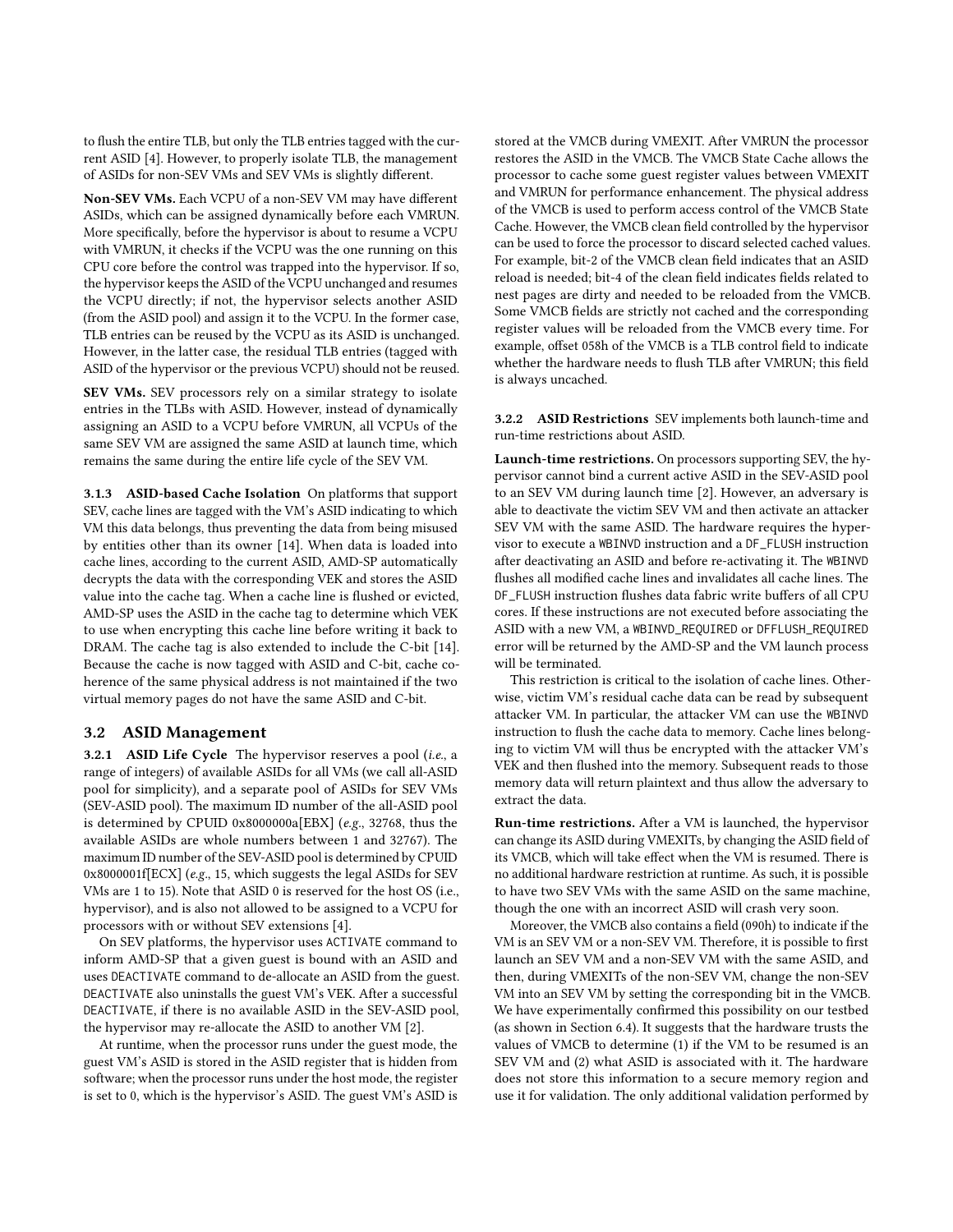the AMD-SP is that the ASIDs of SEV VMs must fall into the valid ranges<sup>[2](#page-4-1)</sup>. Therefore, while a VM was launched as a non-SEV VM, we can effectively (though momentarily) make it an SEV VM with the same ASID as another SEV VM.

3.2.3 "Security-by-Crash" As the hypervisor has the liberty of changing the ASIDs of both SEV VMs and non-SEV VMs, security concerns arise when the hypervisor is not considered a trusted party. However, AMD believes that when an SEV VM is resumed with an ASID different from its own, its subsequent execution will lead to unpredictable results and eventually crash the VM [\[14\]](#page-13-2).

Specifically, to change the ASID of a VM (either an SEV or non-SEV VM), the hypervisor can directly edit the ASID field of the VMCB, set the VMCB clean-field to inform the hardware to bypass the VMCB State Cache, and then resume the VM with VMRUN. After the VM is resumed, if the RFLAGS.IF bit in the VMCB is set, the virtual address specified by the interrupt descriptor-table register (IDTR) will be accessed, because the guest OS will try to handle interrupts immediately; if the RFLAGS.IF bit is cleared, the instruction pointed to by nRIP—the next sequential instruction pointer—is going to be fetched and executed. However, in either case, the virtual address translation will cause problems.

First, any TLB entries remaining due to its previous execution becomes invalid because its ASID has been changed; the ASID tag in the TLB entries would not match. Second, a page table walk is unlikely to succeed, as its own page tables are encrypted using the VEK indexed by its own ASID. As a result, the top-level page table will be decrypted into meaningless bit strings. References to a *page* table entry of this page will trigger an exception to be handled by the guest OS. Finally, a handler of the guest OS is to be invoked to handle the exception. However, any reference of this handler will be decrypted using an incorrect VEK, leading to a triple fault that eventually crashes the VM.

## 3.3 Summary

We highlight a few key points of SEV's "security-by-crash" based memory isolation mechanisms.

- ASID is used for access control. ASID is the only identifier used for controlling accesses to virtual memory, caches, and TLBs. Once a VM is successfully resumed from VMEXIT, the CPU and AMD-SP only rely on the ASID (loaded from its VMCB) to validate memory requests.
- ASID is managed by the hypervisor. The hypervisor may assign any ASID (including the ASID of another active SEV VM) to an SEV or non-SEV VM during VMEXIT. The only restriction enforced by the hardware is that the ASID must fall into the range in accordance with the VM's SEV type.
- Security is achieved by VM crash. The security of the mechanism relies solely on the faults triggered during the execution of the VM if its ASID has been changed. The faults can be caused by memory decryption with an incorrect VEK during instruction fetches or page table walks.

• Cache/TLB entries are flushed by the hypervisor. The hypervisor controls whether and when to flush TLB and cache entries associated with a specific ASID. Only limited constraints are enforced by the hardware during ASID activation. Misuse of these resources is possible.

# <span id="page-4-0"></span>4 CROSSLINE ATTACKS

The goal of our CrossLine attacks is to extract the memory content of the victim VM that is encrypted with the victim VM's VEK. We make no assumption of the adversary's knowledge of the victim VM, including its kernel version, the applications running in it, etc. The common steps of the CrossLine attacks are the following: (1) the adversary who controls the hypervisor launches a carefully crafted attacker VM; (2) the hypervisor alters the ASID of the attacker VM to be the same as that of the victim VM during VMEXITs; (3) the hypervisor prepares a desired execution environment for the attacker VM by altering its VMCB and/or its nPT; (4) the attacker VM resumes after VMRUN, allowing a momentary execution before it crashes. During the momentary execution, memory accesses from the attacker VM will trigger memory decryption using the victim VM's VEK.

Although the attacker VM crashes shortly—due to the ASIDbased isolation in TLB, caches, and memory—we show that this momentary execution, though very brief, already enables the attacker VM to impersonate the victim VM and breach its confidentiality and integrity. Note that the only requirement of the victim VM at the time of the attack is that it has been launched and the targeted memory pages have been encrypted in the physical memory. Whether or not the victim VM is concurrently running during the attack is not important. Therefore, CrossLine is stealthy in that it does not interact with the victim VM at all. Detection of such attacks from the victim VM itself is unlikely.

# 4.1 Variant 1: Extracting Encrypted Memory through Page Table Walks

The CrossLine V1 explores the use of nested page table walks during the momentary execution to decrypt the victim VM's memory protected by SEV. To ease the description, let the victim VM's ASID be 1 and the attacker VM's ASID be 2. We use  $sPFN<sub>0</sub>$  to denote the system page frame number of the targeted memory page encrypted with the victim VM's VEK. We use  $sPA<sub>0</sub>$  to denote the system physical address of one 8-byte aligned memory block on  $\text{sPFN}_0$ , which is the target memory the adversary aims to read. The workflow of CrossLine V1 is shown in Figure [2.](#page-5-0) When the hypervisor handles a VMEXIT of the attacker VM, the following steps are executed:

➀ Clear the Present bits. The hypervisor alters the attacker VM's nPT to clear the Present bits of the PTEs of all memory pages. Thereafter, any memory access from the attacker VM after VMRUN will trigger a nested page fault, because the mapping from gPA to sPA in the nPT is missing.

➁ Remap the current gCR3 of the attacker VM. The hypervisor remaps the gCR3 of the current process in the attacker VM by altering the nPT. Now the gCR3 maps to  $SPFN<sub>0</sub>$ . The hypervisor then sets the Present bit of this new mapping in the nPT.

<span id="page-4-1"></span> $^2\mathrm{The}$  lower portion of the valid ASID range of SEV VMs are reserved for SEV-ES VMs. CPUID Fn8000\_001F[ECX] specifies valid SEV ASIDs and CPUID Fn8000\_001F[EDX] specifies the minimum ASID values used for SEV (but non-SEV-ES) VMs.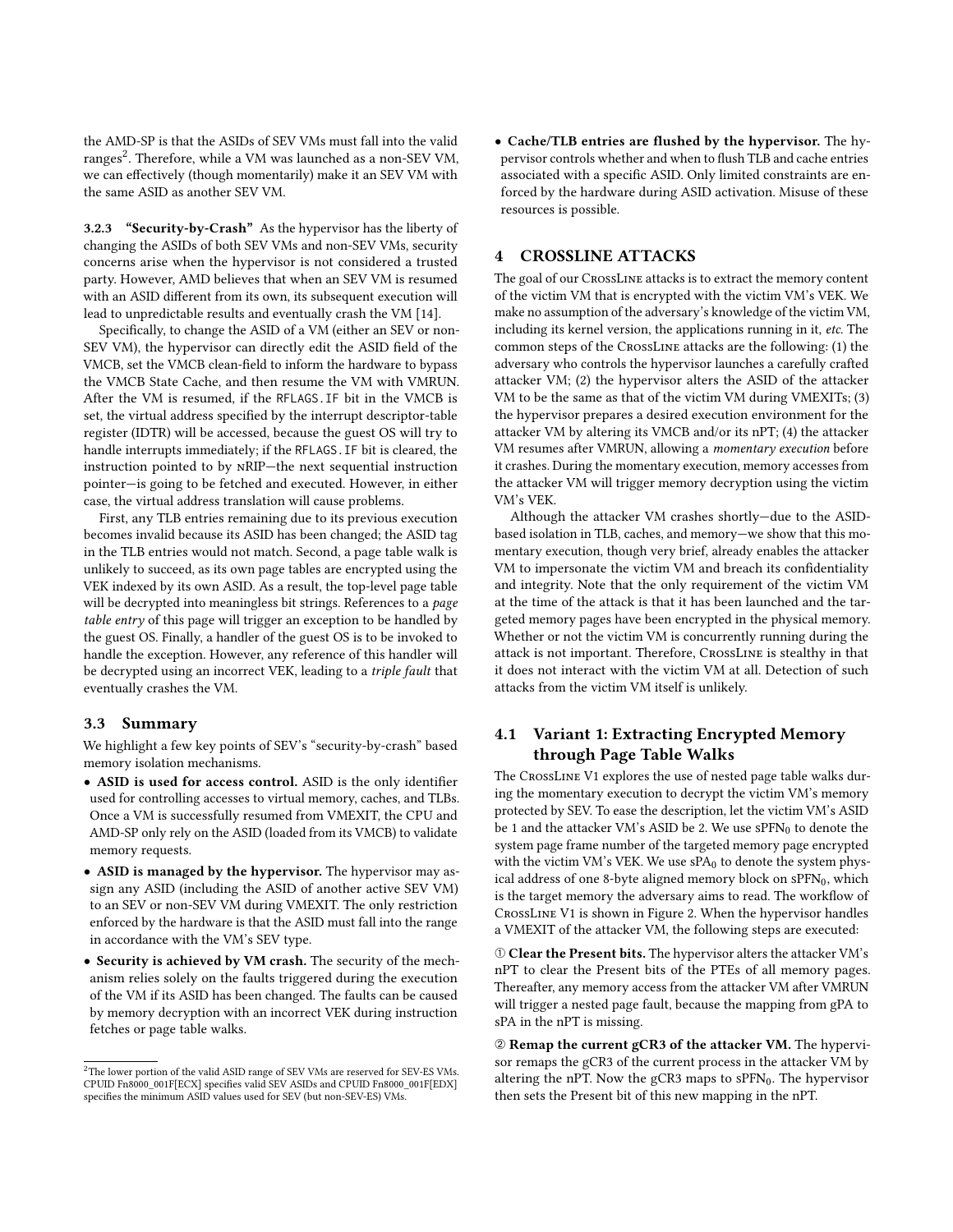<span id="page-5-0"></span>

Figure 2: Workflow of CrossLine V1.

➂ Modify the attacker VM's VMCB. The hypervisor changes the attacker VM's ASID field in the VMCB to the victim VM's ASID (from 2 to 1 in this example).

➃ Specify the targeted page offset. Before resuming the attacker VM with VMRUN, the hypervisor also modifies the value of nRIP in VMCB to specify which offset (i.e.,  $sPA<sub>0</sub>$ ) of the target page (i.e.,  $SPFN<sub>0</sub>$ ) to decrypt. Specifically, in a 64-bit Linux OS, bits 47 to 12 of a virtual address are used to index the page tables: bits 47-39 for the top-level page table; bits 38-30 for the second-level; bits 29-21 for the third; and bits 20-12 for the last-level page table. Each 4KB page in the page table has 512 entries (8 bytes each) and each entry contains the page frame number of the memory page of nextlevel page table or, in the case of the last-level page table, the page frame number of the target address. CrossLine V1 exploits the top-level page table walk to decrypt one 8-byte block each time. To control the offset of the 8-byte block within the page, the adversary modifies the value of nRIP stored in the VMCB so that its bit 47-39 can be used to index the top-level page table. The algorithm to choose nRIP properly is specified in Algorithm [1.](#page-5-1) Specifically, if the offset is less than 0x800, the nRIP is set to be in the range of 0x0000000000000000 - 0x00007fffffffffff (canonical virtual addresses of user space); if the offset is greater than or equal to 0x800, the nRIP is set to be in the range of 0xffff800000000000 - 0xffffffffffffffff (canonical virtual addresses of kernel space).

➄ Extract secrets from nested page faults. After VMRUN, the resumed attacker VM immediately fetches the next instruction to be executed from the memory. This memory access is performed with ASID=1 (i.e., the victim VM's ASID). The address translation is also performed with the same ASID. As the TLB does not hold valid entries for address translation, and thus an address translation starts with a page table walk from the gCR3, which maps to  $SPFN<sub>0</sub>$  in the nPT. Therefore, an 8-byte memory block on  $\text{sPFN}_0$ , whose offset is determined by bit 47-39 of the virtual address of the instruction, is loaded by the processor as if it is an entry of the page table directory. As long as the corresponding memory block conforms to the format of a PTE (to be described shortly), the data can be extracted and notified to the adversary as the faulting address (encoded in the EXITINFO2 field of VMCB).

4.1.1 Dumping Victim Page Tables A direct security consequence of CrossLine V1 is to dump the victim VM's entire guest page table, which is deemed confidential as page-table pages are always encrypted in SEV VMs regardless of the C-bit in the PTEs.

| <b>Algorithm 1:</b> Determine NRIP when dumping one layer of page table                                                  |  |  |  |  |  |  |  |
|--------------------------------------------------------------------------------------------------------------------------|--|--|--|--|--|--|--|
| $(4096$ bytes)                                                                                                           |  |  |  |  |  |  |  |
| initialization:                                                                                                          |  |  |  |  |  |  |  |
| while dumping the page do                                                                                                |  |  |  |  |  |  |  |
| try to dump 8-byte memory block $sPA_0$ ;                                                                                |  |  |  |  |  |  |  |
| if sPA <sub>0</sub> % 0x1000 < 0x800 then                                                                                |  |  |  |  |  |  |  |
| $NRIP = 0x8000000000^* (sPA_0\% 0x1000 / 0x8);$                                                                          |  |  |  |  |  |  |  |
| else                                                                                                                     |  |  |  |  |  |  |  |
| $\text{NRIP} = 0 \text{xffff} 000000000000 + 0 \text{x} 8000000000^* \text{ (sPA}_0\% 0 \text{x} 1000 / 0 \text{x} 8)$ ; |  |  |  |  |  |  |  |
| end                                                                                                                      |  |  |  |  |  |  |  |
| end                                                                                                                      |  |  |  |  |  |  |  |

<span id="page-5-1"></span>To dump the page tables, the adversary first locates the root of the victim VM's guest page table specified by its gCR3. She can do so by monitoring the victim VM's page access sequence using pagefault side channels. Specifically, during the victim VM's VMEXIT, the adversary clears the Present bit of all page entries of the nPT of the victim VM, evicts all the TLB entries, invalidates the nPT entries cached by nTLB and PWC. After VMRUN, the victim VM immediately performs a page table walk. The gPA of the first page to be accessed is stored in its gCR3. The adversary thus learns the gPA of the root of the guest page table. Once each of the entries of the root page table is extracted by CrossLine V1, the rest of the page table can be decrypted one level after another.

Evaluation. We evaluated this attack on a blade server with an 8-Core AMD EPYC 7251 Processor. The host OS runs Ubuntu 64 bit 18.04 with Linux kernel v4.20 and the guest VMs run Ubuntu 64-bit 18.04 with Linux kernel v4.15 (SEV supported since v4.15). The QEMU version used was QEMU 2.12. The victim VMs were SEV-enabled VMs with 4 virtual CPUs, 4 GB DRAM and 30 GB disk storage. The attacker VMs were SEV-enabled VMs with only one virtual CPU, 2 GB DRAM and 30 GB disk storage. All the victim VMs were created by the ubuntu-18.04-desktop-amd64.iso image with no additional modification.

After decrypting one 8-byte memory block, the attacker VM is trapped by a triple fault, which indicates the VM itself cannot handle the error. In order to continue decrypting other memory blocks, one intuitive solution is to reboot the attack VM every time there is a triple fault. Our empirical evaluation sugggests that it takes around 2 seconds to decrypt one 8-byte memory block (including a VM reboot). To speed up the memory decryption, the adversary could take the following VMCB rewinding approach: After extracting one 8-byte block through a VMEXIT caused by the nested page fault, the adversary could continue to decrypt the next 8-byte block without rebooting the attacker VM. To do so, the adversary directly repeats the attack steps by rewinding the VMCB of the attacker VM to the previous state and changing the nRIP to perform the next round of attack. With this approach, we found the average time (over 500 trials) to decrypt a 4KB memory page by a single attacker VM was only 39.580ms (with a standard deviation of 4.26ms).

4.1.2 Reading Arbitrary Memory Content Beyond page tables, the adversary could also extract regular memory pages of the victim VM. For example, if the data of an 8-bytes memory block is 0x00 0x00 0xf1 0x23 0x45 0x67 0x8e 0x7f, the extracted data through page fault is 0x712345678; if the data is 0x00 0x00 0x0a 0xbc 0xde 0xf1 0x20 0x01, the extracted data is 0xabcdef12.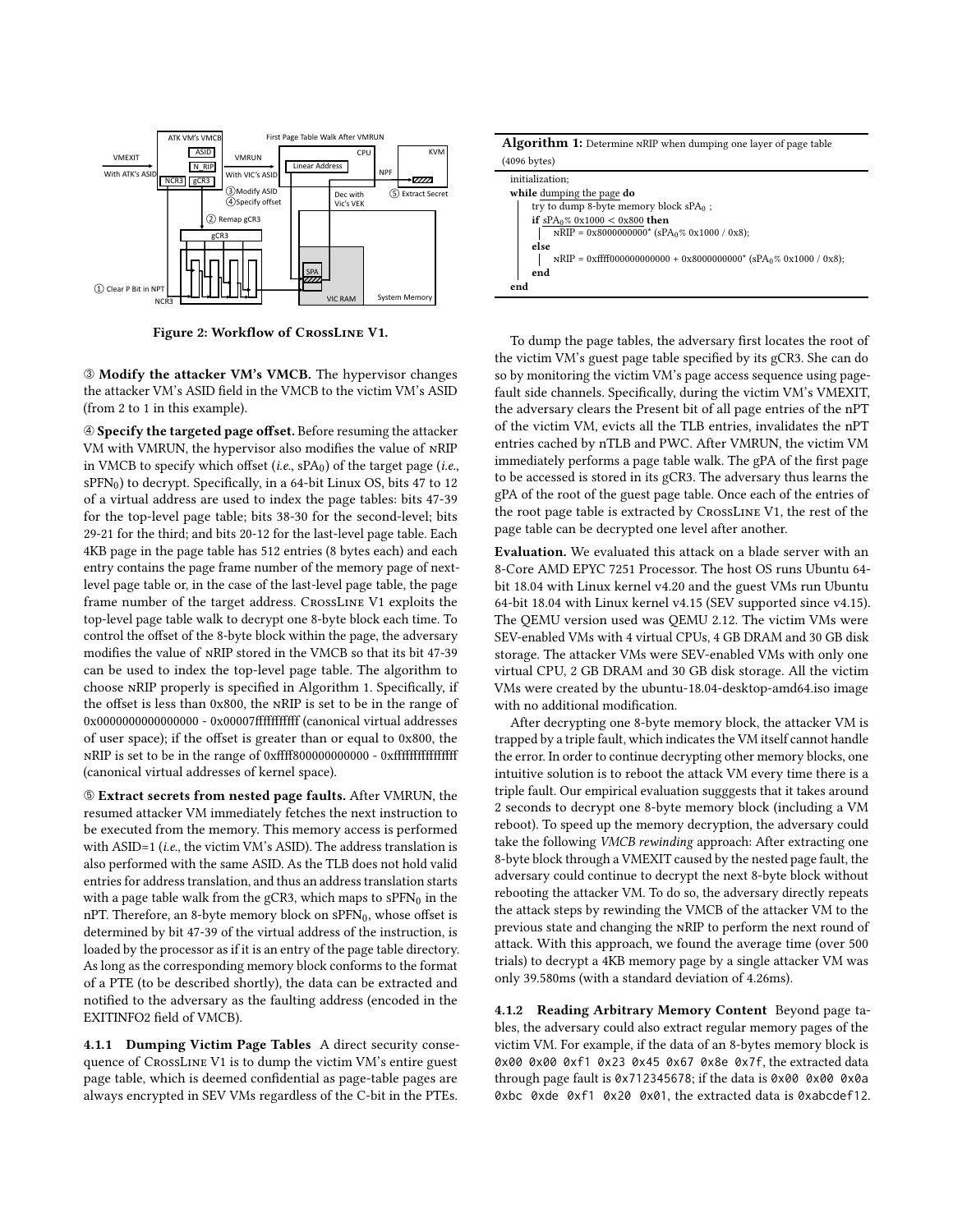<span id="page-6-0"></span>

Figure 3: Valid PTE format.

However, as CrossLine V1 only reveals the encrypted data as a page frame number embedded in the PTE, such memory decryption only works on 8-byte aligned memory blocks (i.e., the begin address of the block is a multiple of 8 and the size of the block is also 8 bytes) that conforms to the format of a PTE.

Concretely, as shown in Figure [3,](#page-6-0) the 8-byte memory block to be extracted from CrossLine, must satisfy the following requirements: The Present bit (bit 0) must be 1; Bits 48-62 must be all 0s, and Bits 7-8 are both 0s (optional). This is because the Present bit must be 1 to trigger nested page fault. Otherwise, non-present faults in the guest VM will be handled without involving the hypervisor. Bits 48-62 are reserved and must be 0. The Page Size (PS) bit (bit-7) is used to determine the page size (e.g., 4KB vs. 2MB); the Global Page (G) bit (bit-8) is used to indicate whether the corresponding page is a global page. These 2 bits can only be set 1 in the last level of the page table. Therefore, if CrossLine V1 generates page faults at the top-level page table, they must be set as 0. However, we find it possible to configure the nPT so that the first three levels of the guest page table walk all pass successfully, and only trigger the nested page fault at the last-level page table. In this way, the target memory block can be regarded as a PTE of the last-level page table and hence these two bits are not restricted to be 0s. It is also worth pointing out that the non-executable page-protection feature is enabled by default [\[4\]](#page-12-0). For example, the level-four No-Execute (NX) bit (bit-63) controls the execution ability to execute code from all downward 128M (512 × 512 × 512 × 4KB) physical pages. The value of NX bit does not cause violation during the page table walk itself, so CrossLine will succeed.

Performance evaluation. The speed of memory decryption for arbitrary memory content is the same as dumping page tables, as long as the they are of PTE format. If the target block does not conform to the PTE format, a triple fault takes place instead of nested page fault, in which case the adversary could take the VMCB rewinding approach and target another memory block in the next round of attacks.

Percentage of readable memory blocks. We studied the binary file of ten common applications, python 2.7, OpenSSH 7.6p1, perl 5.26.1, VIM 8.0.1453, tcpdump 4.9.3, patch 2.7.6, grub-install 2.02.2, sensors 3.4.0 , Nginx 1.14.0, and diff 3.6, which are installed from the default package archives in Ubuntu 18.04 (64-bit). The percentages of 8-byte aligned memory blocks that can be directly read using this method is 1.00%, 1.53%, 1.79%, 1.81%, 2.10%, 3.50%, 4.00%,

5.88%, 6.10%, and 6.50%. While they only account for a small portion of the whole memory space, they leak enough information for process fingerprinting purposes.

# 4.2 Variant 2: Executing Victim VM's Encrypted Instructions

In CrossLine V2, we show that, when certain conditions are met, it is possible for the attacker VM to momentarily execute a few instructions that are encrypted in the victim VM's memory. Apparently, CrossLine V2 is more powerful than the previous variant. Fortunately, the only prerequisite of CrossLine V2 is the consequence of CrossLine V1.

Similar to the settings in the previous attack variant, two SEV VMs were configured so that the ASID of the victim VM is 1 and the ASID of the attacker VM is 2. We assume that the attacker VM aims to execute one instruction—"movl \$2020, %r15d"—in the victim VM's encrypted memory. Let the virtual address of this target instruction be gVA<sub>0</sub> and the corresponding gCR3 of the target process be gCR30. The adversary's strategy is to follow the common steps of CrossLine attacks and manipulate the nPT of the attacker VM so that it finishes a few nested page table walks to successfully execute this instruction. More specifically, CrossLine V2 can be performed in the following steps:

➀ Prepare nPT. The hypervisor clears the Present bit of all PTEs of the attacker VM's nPT. It also prepares valid mappings for the gVA0 to the physical memory encrypted with the victim's VEK. To do so, the hypervisor needs to prepare five gPA to sPA mappings (for the gPFNs of the four levels of the gPT and the instruction page), respectively.

➁ Set nRIP. The hypervisor sets nRIP as gVA0. It also clears the Interrupt Flag of the RFLAGs register (RFLAGS.IF) in the VMCB, so that the attacker VM directly executes the next instruction specified by nRIP, instead of referring to Interrupt-Descriptor-Table Register.

➂ Change ASID. The hypervisor changes the attacker VM's ASID to the victim's ASID, marks the VMCB as dirty, and resumes the attacker VM with VMRUN. During the next VMEXIT, the value of %15 has been changed to \$2020, which means the attacker VM has successfully executed an instruction that is encrypted with the victim's VEK.

These experiments suggest that CrossLine allows the attacker VM to execute some instruction of the victim VM. We exploit this capability to construct decryption oracles and encryption oracles.

4.2.1 Constructing Decryption Oracles A decryption oracle allows the adversary to decrypt an arbitrary memory block encrypted with the victim's VEK. With CrossLine V2, the attacker VM executes one instruction of the victim VM to decrypt the target memory.

The first step of constructing a decryption oracle is to locate an instruction in the victim VM with the format of "mov  $(\mathscr{E}req_1)$ ,  $\mathscr{E}req_2$ ", which loads an 8-byte memory block whose virtual address is specified in  $reg_1$  to register  $reg_2$ . As most memory load instructions follow this format, the availability of such an instruction is not an issue. The adversary can leverage CrossLine V1 to scan the physical memory of the victim VM, in hope that the readable memory blocks contain such a 3-byte instruction. Alternatively, if the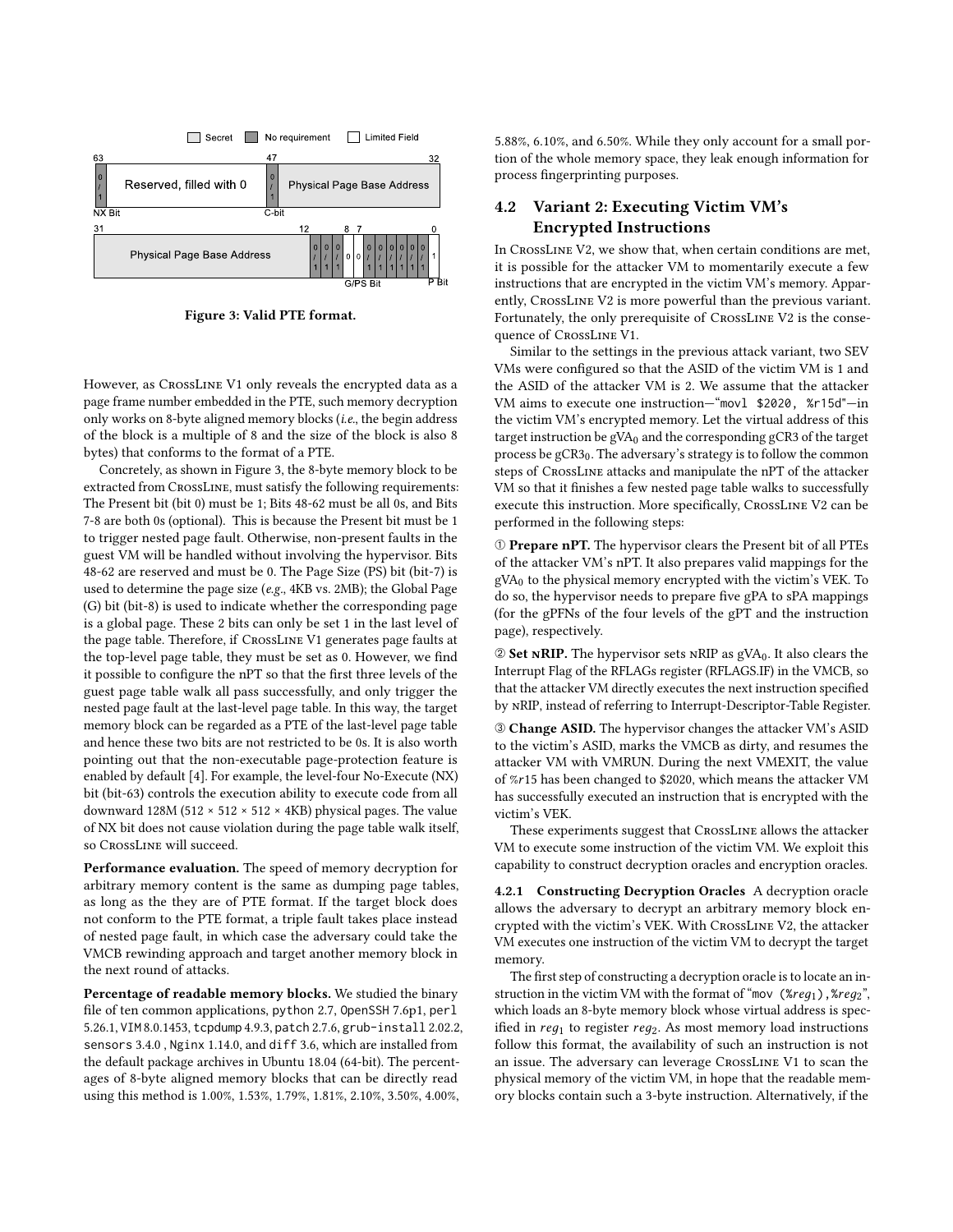kernel version of the victim VM is known, the adversary can scan the binary file of the kernel image to locate this instruction and then obtain its runtime location by reading the gPT, which can be completely extracted by CrossLine V1.

Let the virtual address of this instruction be  $gVA<sub>0</sub>$ , its corresponding system physical address be  $sPA<sub>0</sub>$ , and the gCR3 value of the process in the victim VM be  $gCR3<sub>0</sub>$ . The virtual address and the system physical address of the target memory address to be decrypted are  $gVA<sub>1</sub>$  and  $sPA<sub>1</sub>$ . Note since the adversary is able to extract the gPT of the victim, the corresponding translation for  $gVA<sub>0</sub>$  and  $gVA<sub>1</sub>$  can be obtained. Then following the three steps outlined above, during a VMEXIT of the attacker VM, the adversary prepares the nPT of the attacker VM (including one mapping for gCR3<sub>0</sub>, four mappings for gVA<sub>0</sub>, and four mappings for gVA<sub>1</sub>), configures the VMCB (including NRIP, ASID, the value of  $%req_1$ ), and then resumes the attacker VM.

In the next VMEXIT, the adversary is able to extract the secret stored in sPA<sub>1</sub> by checking the value of  $\mathcal{E}reg_2$ . The adversary can immediately perform the next round of memory decryption. The system physical page frame number can be manipulated in the last-level nPT and the page offset can be controlled in  $%req_{1}$ .

Performance evaluation. We measured the performance of the decryption oracle described above for decrypting a 4KB memory page. With only one attacker VM, the average decryption time (of 5 trials) for a 4KB page was 113.6ms with one standard deviation of 4.3ms. Note the decryption speed is slower than the optimized version of CrossLine V1, but the decryption oracle constructed with CrossLine V2 is more powerful as it is not limited by the format of the target memory block.

4.2.2 Constructing Encryption Oracles An encryption oracle allows the adversary to alter the content of an arbitrary memory block encrypted with the victim's VEK to the value specified by the adversary. With CrossLine V2, an encryption oracle can be created in ways similar to the decryption oracle. The primary difference is that the target instruction is of the format "mov  $\kappa_{req_1}$ , ( $\kappa_{req_2}$ )", which moves an 8-byte value stored in  $req_1$  to the memory location specified by  $req_2$ . With an encryption oracle, the adversary could breach the integrity of the victim VM and force the victim VM to (1) execute arbitrary instruction, or (2) alter sensitive data, or (3) change control flows. Note that our encryption oracle differs from those in the prior works [\[6,](#page-12-1) [8,](#page-12-2) [17\]](#page-13-4) as it does not rely on SEV's memory integrity flaws.

Performance evaluation. We measured the performance of the encryption oracle by the time it takes to updates the content of a 4KB memory page. The average time of 5 trials was 104.8ms with one standard deviation of 6.1ms. Note in a real-world attack, the attacker may only need to change a few bytes to compromise the victim VM, which means the attack can be done within 1ms.

4.2.3 Locating Decryption/Encryption Instructions In the previous experiments, we have already shown that once the instructions to perform decryption and encryption can be located, the construction of decryption and encryption oracles is effective and efficient. Next, we show how to locate such decryption/encryption instructions to bridge the gap towards an end-to-end attack. We assume the adversary has some knowledge of binary installed

inside the guest VM (e.g., sshd) and its memory layout (e.g., via debugging on her own machine).

Specifically, on the victim VM, an OpenSSH server (SSH-2.0- OpenSSH-7.6p1 Ubuntu-4ubuntu0.1) is pre-installed. First, the adversary learns the version of the OpenSSH binary by monitoring the SSH handshake protocol. More specifically, the adversary who controls the hypervisor and host OS monitors the incoming network packets to the victim VM to identify the SSH client\_hello message. The victim VM would immediately respond with an SSH server\_hello message, which contains the version information of the OpenSSH server. As these messages are not encrypted, the adversary could leverage this information to search encryption/decryption instructions offline from a local copy of the binary.

Second, the adversary extracts the gCR3 of the sshd process. To do so, upon observing the server\_hello message, the adversary immediately clears the Present bits of all PTEs of the victim VM. The next memory access from the sshd process will trigger an NPF VMEXIT, which reveals the value of gCR3. We empirically validated that this approach allows the adversary to correctly capture sshd's gCR3, by repeating the above steps 50 times and observing correct gCR3 extraction every time.

Third, the adversary uses CrossLine V1 to dump a portion of the page tables of sshd process. More specifically, the adversary first dumps the 4KB top-level page-table page pointed to by gCR3; she identifies the smallest offset of this page that represents a valid PTE, and then follow this PTE to dump the second-level page-table page. The adversary repeats this step to dump all four levels of page tables for the lowest range of the virtual address. In this way, the adversary could obtain the physical address corresponding to the base virtual address of the OpenSSH binary.

Fourth, with the knowledge of the memory layout of the code section of the OpenSSH binary, the adversary can calculate the physical address of the decryption/encryption instructions within the OpenSSH binary. In our demonstrated attack, the adversary targets two instructions inside the error function of OpenSSH, "mov (%rbx),%rax" for decryption and "mov %rax,(%r12)" for encryption. The offsets of the two instructions are 0xca9a and 0xca18, respectively.

Performance evaluation. We measured the time needed to locate these two instructions. Once the adversary has intercepted the SSH handshake messages, it takes on average 504.74ms (over 5 trials) to locate these two instructions. After locating there two instructions, the overall time to decrypt/encrypt a 4KB memory page is 504.74ms (to locate the two instructions) plus 113.6ms/104.8ms (to repeatedly execute the target instruction for decrypting/encrypting a 4KB memory page).

#### 4.3 Discussion on Stealthiness and Robustness

CrossLine attacks are stealthy. The attacker VM and the victim VM are two separate VMs. They have different nPTs and VMCBs and they run on different CPUs. Therefore, any execution state changes made in the attacker VM are not synchronized with the victim VM, which means it is impossible for victim VM to sense the presence of the attacker VM. In contrast to all known attacks to SEV, CrossLine cannot be detected by running a detector in the victim VM. More interestingly, the adversary can rewind the attacker VM's VMCB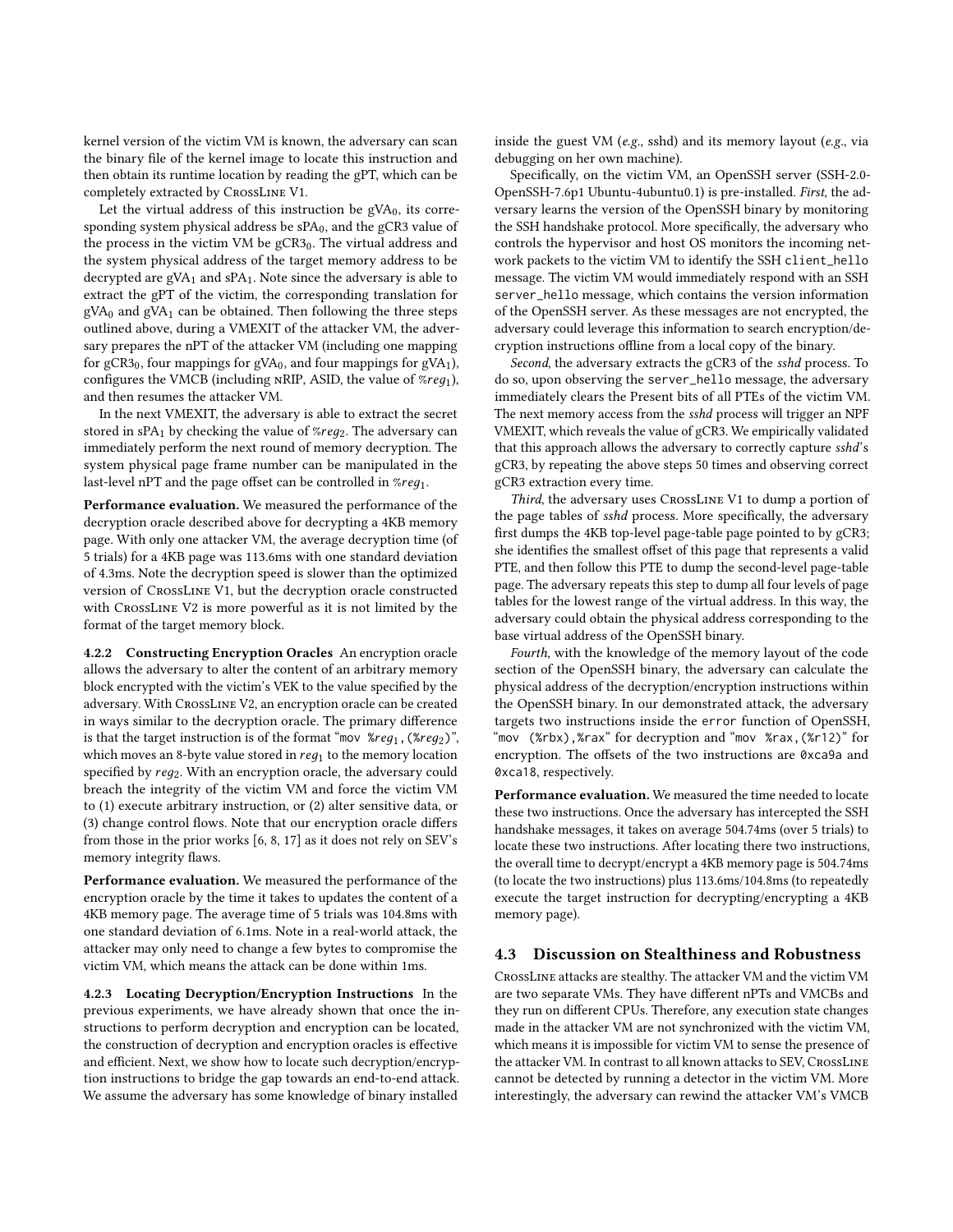to eliminate the side effects caused by the attacker VM's attack behaviors (e.g., triggering a NPF with non-PTE format or executing an illegal instruction). This method also increases the robustness of the attack: Even if the instructions of the decryption oracle are not correctly located, CrossLine V2 will not affect the execution of the victim VM. Therefore, the adversary can perform the attack multiple times until it succeeds.

### <span id="page-8-0"></span>5 APPLICABILITY TO SEV-ES

## 5.1 Overview of SEV-ES

To protect VMCB during VMEXIT, SEV-ES was later introduced by AMD [\[12\]](#page-13-10). With SEV-ES, a portion of the VMCB is encrypted with authentication. Therefore, the hypervisor can no longer read or modify arbitrary register values during VMEXITs. To exchange data between the guest VM and the hypervisor, a new structure called Guest Hypervisor Control Block (GHCB) is shared between the two. The guest VM is allowed to indicate what information to be shared through GHCB.

VMEXITs under SEV-ES modes are categorized into Automatic Exits (AE) and Non-Automatic Exits (NAE). AE VMEXITs (e.g., those triggered by most nested page faults, by the PAUSE instruction, or by physical and virtual interrupts) are VMEXITs, which do not need to expose register values to the hypervisor. Therefore, AE VMEXITs directly trigger a VMEXIT to trap into the hypervisor. To enhance security, NAEs (e.g., those triggered by CPUID, RDTSC, MSR\_PROT instructions) are first emulated by the guest VM instead of the hypervisor. Specifically, NAEs first trigger a #VC exception, which is handled by the guest OS to determine which register values need to be copied into the GHCB. This NAE VMEXIT will then be handled by the hypervisor that extracts the register values from the GHCB. After the hypervisor resumes the guest in VMRUN, the #VC handler inside the guest OS reads the results from the GHCB and copies the relevant register states to corresponding registers.

SEV-ES VMs can run concurrently with SEV VMs and non-SEV VMs. After VMEXIT, the hardware recognizes an SEV-ES VM by the SEV control bits (bit 1 and 2 of 090h) in the VMCB [\[4\]](#page-12-0). Therefore, the hypervisor may change the SEV type (from an SEV VM to an SEV-ES VM) during VMEXIT. The legal ASID ranges of SEV-ES and SEV VMs, however, are disjoint, and thus it is not possible to run an SEV-ES VM with an ASID in the range of SEV VMs.

VMCB's Integrity Protection. With SEV-ES, the original VMCB is divided into two separate sections, namely the control area and the state save area (VMSA) [\[4\]](#page-12-0). The control area of VMCB is unencrypted and controlled by the hypervisor, which contains the bits to be intercepted by the hypervisor, the guest ASID (058h), control bits of SEV and SEV-ES (090h), TLB control (058h), VMCB clean bits (0C0h), nRIP (0C8h), the gPA of GHCB (0A0h), the nCR3 (0B0h), VMCB save state pointer (108h), etc. The state save area is encrypted and integrity protected, which contains the saved register values of the guest VM. The VMCB save state pointer stores the system physical address of VMSA—the encrypted memory page storing the state save area.

The integrity-check value of the state save area is stored in the protected DRAM, which cannot be accessed by any software, including the hypervisor [\[4\]](#page-12-0). At VMRUN, the processor performs an integrity check of the VMSA. If the integrity check fails, VMRUN

terminates with errors [\[4\]](#page-12-0). Because the integrity-check value (or the physical address storing the value) is not specified by the hypervisor at VMRUN, we conjecture the value is index by the system physical address of the VMSA. Therefore, a parked virtual CPU is uniquely identified by the VMSA physical address.

# 5.2 CrossLine V1 on SEV-ES

There are two main challenges when applying CROSSLINE to SEV-ES. The primary challenge is to bypass the VMSA check. Directly resuming the attacker VM using the victim's ASID would cause VMRUN to fail immediately, because the VMSA integrity check takes place before fetching any instructions in the attacker VM. Since the attacker VM's VMSA is encrypted using the VEK of the attacker VM, when resuming the attacker VM with the victim's ASID, the decryption of VMSA leads to garbage data, crashing the attacker VM immediately. Therefore, to perform CrossLine V1, the adversary must change the save state pointer (0108h) of the attacker VM's VMCB so that the attacker VM will reuse the victim VM's VMSA.

The second challenge is to control the decrypted memory block's page offset. As the attacker VM reuses Victim VM's VMSA, the attacker VM cannot change the register values that are stored in the VMSA, which includes RIP, gCR3, and all general-purpose registers (if not exposed in the GHCB). Therefore, with SEV-ES, the adversary is no longer able to directly control the execution of the attacker VM by simply manipulating its nRIP in its VMCB's control area [\[4\]](#page-12-0). However, by pausing victim's VCPU at different execution points, the nRIP can be different at each VMEXIT. As such, the adversary is still able to perform CrossLine V1 on SEV-ES VMs to achieve the same goal—extracting the entire gPT or decrypting any 8-byte memory block conforming to a PTE format. To show this, we have performed the following experiments:

Two SEV-ES VMs were launched. The ASID of the victim VM is set to be 1 and that of the attacker VM is 2. The hypervisor pauses the victim VM at one of its VMEXITs, so that its VMSA is not used by itself. The attack is performed in the following steps:

➀ Prepare nPT. During the VMEXIT of the attacker VM, the hypervisor clears all the Present bits in the nPT of the attacker VM.

➁ Manipulate the attacker VM's VMCB. The hypervisor first changes the attacker VM's ASID from 2 to 1. It also informs the hardware to flush all TLB entries of the current CPU, by setting the TLB clearing field (058h) in the VMCB control area. Finally, it changes the VMCB save area pointer to point to the victim's VMSA.

➂ Resume the attacker VM. Because the attacker VM runs with the victim's ASID, the victim's VMSA is decrypted correctly. The integrity check also passes, as no change is made in the VMSA, including its system physical address. Once resumed, the attacker VM will try to fetch the first instruction determined by RIP (in VMSA) or the IDTR using the victim's VEK. Since there is no valid TLB entry, the processor has to perform a guest page table walk to translate the virtual address to the system physical address. A nested page fault can be observed with the faulting address being the victim VM's gCR3 value.

➃ Remap gCR3 in nPT. When handling this NPF VMEXIT, the hypervisor remaps the gCR3 in the nPT to the victim VM's memory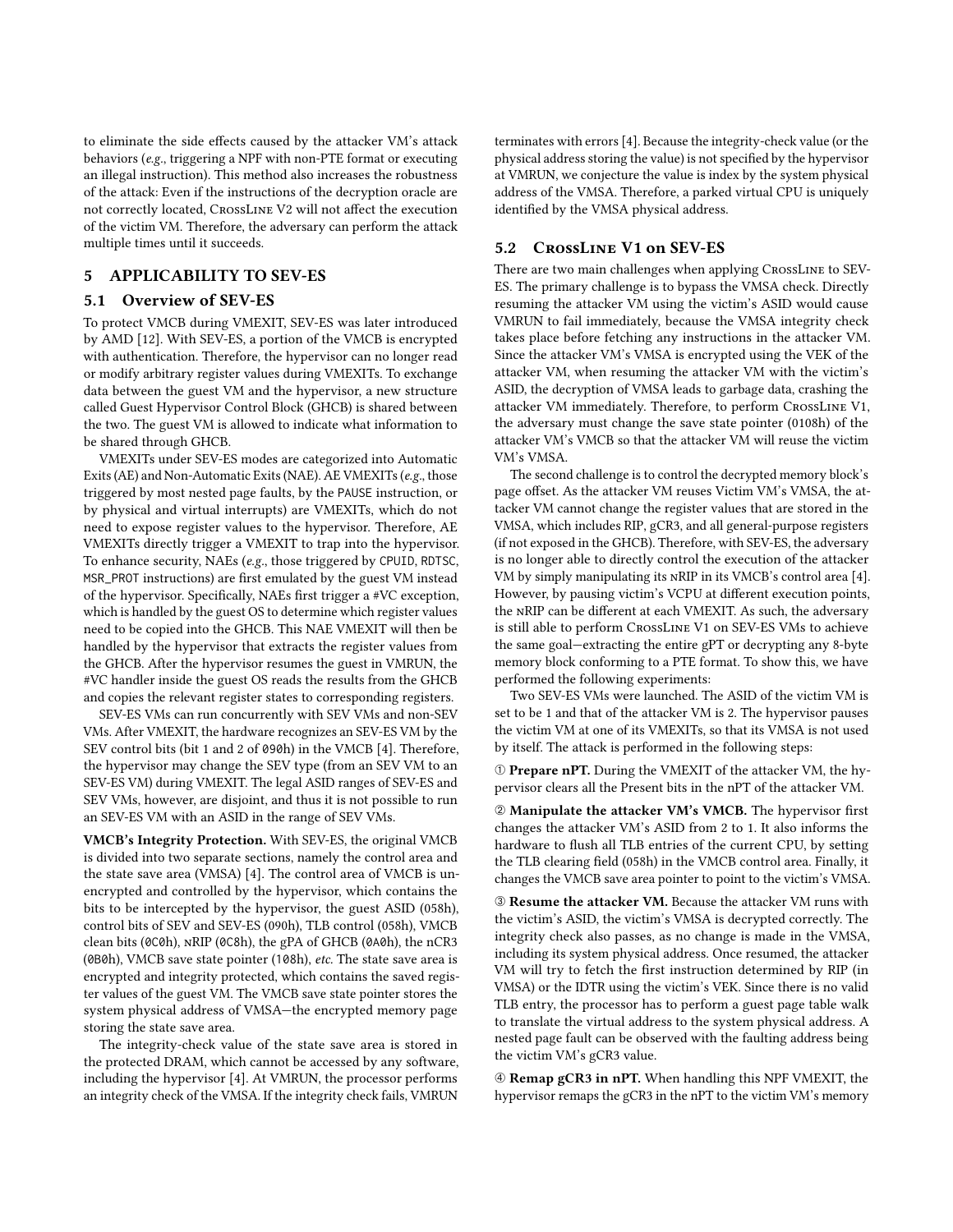page to be decrypted. The Present bits of the corresponding nested PTEs are set to avoid another NPF of this translation. Moreover, the EXITINTINFO field in the unencrypted VMCB control area needs to be cleared to make sure the attacker VM complete the page table walk. After resuming the attacker VM, an NPF for the translation of another gPA (embedded in the target memory block) will occur, which reveals the content of the 8-byte aligned memory block if it conforms to the PTE format.

➄ Reuse the VMSA. The hypervisor repeats step ➃ so that its gCR3 is remapped to the next page to be decrypted in the victim VM. Then, the next NPF VMEXIT reveals the corresponding memory block. This could work because the attacker VM has not successfully fetched a single instruction yet; it is trapped in the first page table walk (more specifically, the top-level nested page table walk of the first gPA). Therefore, the VMSA is not updated and no valid TLB entry is created. During the remapping of gCR3, the hypervisor is able to invalidate the previously generated entry in the nTLB. Thus, from the perspective of the attacker VM, step  $\circledast$  does not change its state. Therefore, the attacks can be carried out repeatedly.

➅ Handling triple faults. In step ➃ or step ➄, if the targeted 8-byte memory block does not conform to the PTE format, a triple fault VMEXIT (error code 0x7f) will be triggered instead of the NPF VMEXIT. The adversary can continue to decrypt the next page if this happens. However, after a triple fault, the RIP in the VMSA has been updated to the fault handler to deal with the fault. As such, resuming from a triple fault will lead to the decryption of a different offset of the target page. Nevertheless, the attack can still continue.

5.2.1 Resuming the Victim VM After performing CROSSLINE V1, the VMSA of the victim VM is still usable by the victim. We empirically validated this by resuming the victim VM after the attacker VM has used this VMSA to decrypt several memory blocks and has encountered both nested page faults and triple faults. The victim VM was resumed successfully, without observing any faults or abnormal kernel logs (as discussed in Section [5.3\)](#page-10-1). To better understand the victim VM's state changes when its VMSA is used by the attacker VM, we checked which regions of the encrypted VMSA's ciphertext blocks have been changed after the attacker VM has performed several rounds of CrossLine V1, which triggers both nested page faults and triple faults. The result shows that the entire VMSA remains the same, except the value of CR2, which stores the most recent faulting address. The change of the CR2 value does not affect the execution of the victim VM as this value is not used by the guest OS after NPFs.

5.2.2 Controlling Page Offsets Because the integrity protection of VMSA prevents the adversary from controlling the RIP after VMRUN, the page offset of the memory blocks to be decrypted cannot be controlled on SEV-ES. However, the adversary may resume the victim VM and allow it to run till a different RIP is encountered. In total, 512 different RIPs are needed to decrypt any memory blocks conforming to the PTE formats. Two challenges remain: First, under an unknown RIP, how can the hypervisor determine the page offset of the memory blocks to be decrypted; second, how to diversify the RIPs in order to cover more offsets.

<span id="page-9-0"></span>

(a) Determine RIP's offset. (b) Covered offsets after  $N$  rounds.

Figure 4: Controlling page offsets.

First, to determine the corresponding page offset for an unknown RIP, the hypervisor may adopt the following approach, as shown in Figure [4a.](#page-9-0) In the first step, the adversary obtains the physical address of one of the victim VM's last-level page table page. This can be achieved by clearing the Present bits of all pages and observing the subsequent NPFs: The faulting address of the first NPF reveals the value of gCR3 of the current process inside the victim VM and the faulting address of the fourth NPF reveals the address of a lastlevel page table page. It is preferred that this last-level page table page is not actively used by the victim; otherwise fault may occur inside the victim VM. In the second step, the hypervisor remaps the victim VM's gCR3 value obtained in step ➂ to this last-level page table page, and then performs CrossLine V1 to extract the value of the PTE entry corresponding to the current RIP. Let us assume the offset of this PTE entry is  $n$  and extracted value is gPA<sub>s</sub>. In the third step, the adversary directly modifies the ciphertext of this last-level page table and perform CrossLine V1 again. If the change includes offset  $n$ , CrossLINE will likely encounter a triple fault as the target block does not conform to the PTE format after decryption, or in some cases extract a value that is different from gPA<sub>s</sub>. Otherwise, CROSSLINE will extract the same value  $gPA_s$ . Using this primitive, the adversary can perform either a binary search or a simple linear search on the targeted page table page, eventually revealing the value of the offset  $n$ . In our experiments with over 200 trials, it takes 19.28ms on average to determine the offset of a RIP. Note that to avoid crashing the victim processes, the adversary should change the ciphertext of the page table page back to the original value.

To diversify the exploited RIPs, one strategy is to pause the victim when the VMEXIT is a NPF-triggered AE. When VMEXITs are NAEs or interrupt-triggered AEs, the next instruction to be executed after VMRUN is an instruction of the #VC handler, whose virtual address is fixed in the kernel address space. To differentiate NPF-triggered AEs and interrupt-triggered AEs, although the adversary cannot read the RFLAG.IF directly, which indicates pending interrupts, she can inspect Bit 8 (V\_IRQ) of the Virtual Interrupt Control field (offset 60h) in the unencrypted VMCB control area. Moreover, as two consecutive NPF-triggered AEs may be caused by the same RIP, it is preferred to pause the victim VM after a few AEs. To trigger more NPF VMEXITs, one could periodically unset the Present bit of all PTEs of the victim VM.

With these strategies in place, we empirically evaluated the time needed for the adversary to find all 512 offsets. In our test, we let the victim VM run a build-in program of Ubuntu Linux, called "cryptsetup benchmark". The attack can be performed on any level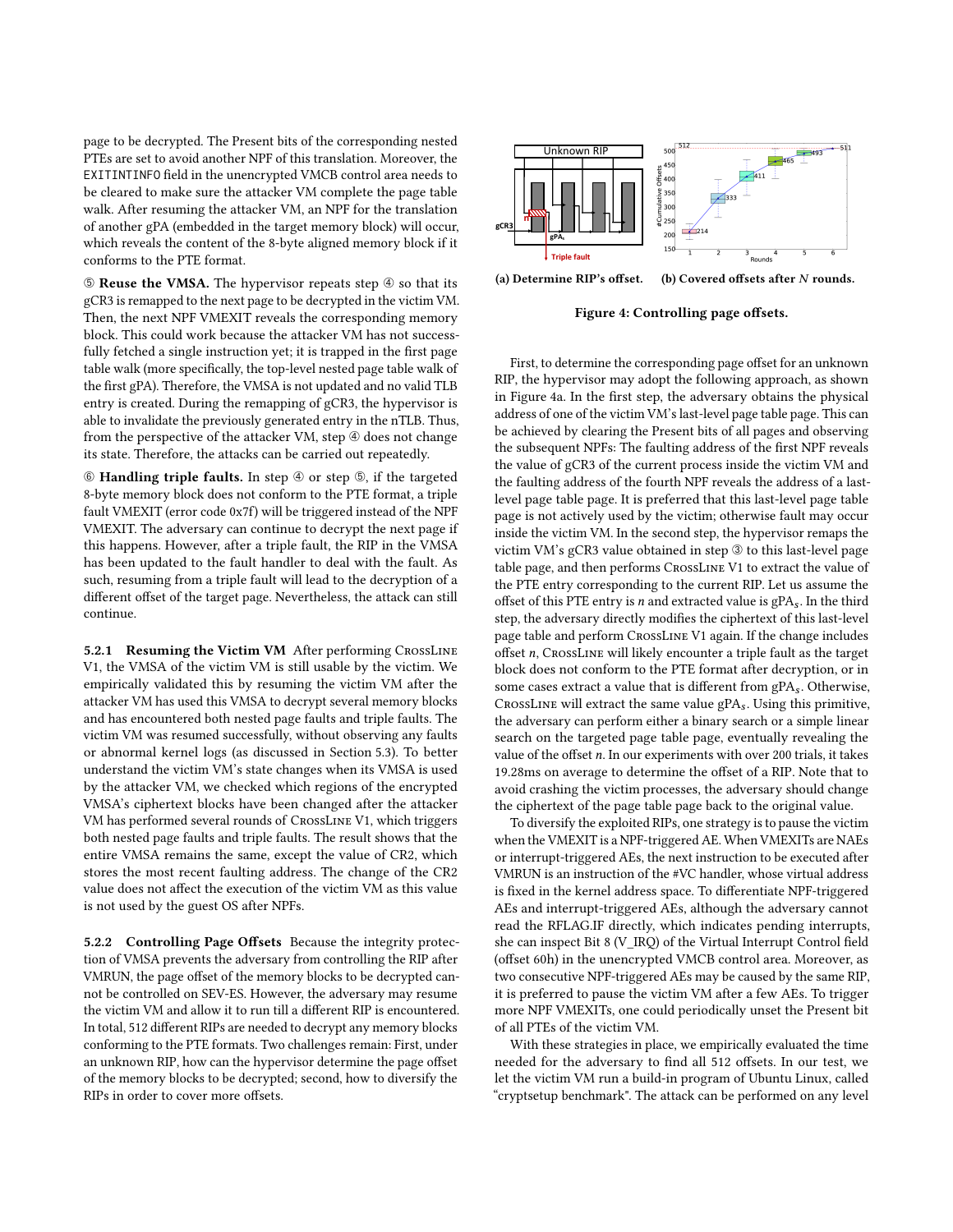of the page tables; bits 47-39, 38-30, 29-21, and 20-12 of the same RIP can all be used as the page offset by the attacker. Therefore, with any RIP, there are 1∼4 different offsets that the attacker may use to extract data on any encrypted page. The experiments were performed in the following manner: Each round of the experiments, the cryptsetup benchmark were run several times and each time with a different address space layout due to ASLR; every 30 seconds, the adversary unset all Present bits of the victim VM to trigger NPFs; the adversary pauses the victim VM every 13 AE VMEXITs to extract one RIP. The adversary concludes the round of monitoring after 60 seconds. In total, 15 rounds of experiments were conducted. Figure [4b](#page-9-0) shows the number of offsets that can be covered after N rounds of experiments, where N=1 to 6. Each data point is calculated over all combinations of selecting N rounds from the 15 rounds, i.e., C(15, N), of data collected in the experiments above. Specifically, on average, after 5 rounds of experiments, the adversary could obtain 493 offsets; after 6 rounds, she could obtain 511 offsets (out of the 512 offsets). These experiments show that when the victims run an application that has diverse RIPs (*i.e.*, not running in idle loops). the adversary has a good chance of performing CrossLine V1 on almost all page offsets after some efforts (in these experiments, after 6 minutes of the victim's execution).

5.2.3 Performance Evaluation We have evaluated the attack mentioned above on a workstation with an 8-Core AMD EPYC 7251 Processor. The motherboard of our testbed machine was GIGABYTE MZ31-AR0, with which we successfully configured Fn8000\_001F[EDX] to return 5, which means ASID 1 to 4 were reserved for SEV-ES VMs. Since the source code supporting SEV-ES for both host OS and guest OS has not been added into the mainstream Linux kernel yet, we used the source code provided in the SEV-ES branch of AMD's official repositories for SEV, which is available on Github [\[5\]](#page-12-5). The kernel version for the host and guest were branch sev-es-5.1-v9. The QEMU version used was QEMU sev-es-v4 and the OVMF version was sev-es-v11. Both victim VMs and attacker VMs were configured as SEV-ES-enabled VMs with 1 virtual CPU, 2 GB DRAM and 30 GB disk storage. All VMs were created by the kernel image generated from sev-es-5.1-v9 branch without any additional modification.

On average over 200 trials, it takes 2.0ms to decrypt one 8-byte memory block, which is slower than the attack against SEV VMs (0.077ms per block). This is because the AMD-SP must calculate the hash of the VMSA and store it to the secure memory region during VMEXITs, and validate its integrity after each VMRUN. This happens in between of decrypting two memory blocks.

## <span id="page-10-1"></span>5.3 Discussion on Stealthiness

To attack SEV-ES VMs, the attacker VM must reuse the victim VM's VMSA. However, CrossLine V1 is still stealthy and undetectable by the victim VM for three reasons. First, the attack only alters the CR2 field of the victim's VMSA. As this field is not examined by the guest OS after resumption from a NPF, the victim VM cannot detect the anomaly. Second, even if the guest OS is modified to monitor CR2, the change of CR2 cannot be detected, because the AE NPFs are directly trapped into the hypervisor, such that the guest OS does not have a chance to record the original value of CR2 to be compared with. Third, the attacker can perform the following steps to confuse the detector: Every time an CrossLine attack is performed, the attacker could "clean up" the trace by forcing a NPF on the victim's next instruction. In this way, even if the victim can observe CR2 changes, CR2 is filled with a "normal" page faults. The victim will not observe unexpected "abnormal" CR2 values.

# 5.4 CrossLine V2 on SEV-ES

Applying CrossLine V2 on SEV-ES would be challenging, because with the encrypted VMSA, RIP is no longer controlled by the adversary. As such, the attacker VM will resume from the RIP stored in the VMSA, which prevents the attacker VM from executing arbitrary instructions. Moreover, constructing useful encryption or decryption oracles requires the manipulation of specific register values, which is only possible without SEV-ES.

# <span id="page-10-0"></span>6 DISCUSSION

# 6.1 Applicability to SEV-SNP

To address the attacks against SEV that exploit memory integrity flaws, AMD recently announced SEV-SNP [\[13\]](#page-13-11) and released a whitepaper describing its high-level functionality in January, 2020 [\[3\]](#page-12-6). The key idea of SEV-SNP is to provide memory integrity protection using a Reverse Map Table (RMP). An RMP is a table indexed by system page frame numbers. One RMP is maintained for the entire system. Each system page frame has one entry in the RMP, which stores information of the page state (e.g., hypervisor, guest-invalid, guest-valid) and ownership (i.e., the VM's ASID and the corresponding gPA) of the physical page. The ownership of a physical page is established through a new instruction, PVALIDATE, which can only be executed by the guest VM. Therefore, the guest VM can guarantee that each guest physical page is only mapped to one system physical page; by construction, RMP allows each system physical page to have only one validated owner.

After each nested page table walks that leads to a system physical page belonging to an SEV-SNP VM (and also some other cases), an RMP check is to be performed. The RMP check compares the owner of the page (i.e., the ASID) with the current ASID and compares the recorded gPA in the RMP entry with the gPA of the current nPT walk. If a mismatch is detected, a nested page fault will be triggered.

- CrossLine V1 on SEV-SNP. When applying CrossLine V1 on SEV-SNP by following the same attack steps for SEV-ES, it seems step ➀ to ➃ would work the same. As the VMSA is also protected by the RMP, loading VMSA would lead to an RMP check. However, as the attacker VM uses the victim's ASID, the check would pass. However, the NPF in step  $@$  that reveals the page content would not occur. Instead, an NPF due to RMP check would take place, because the gPA used in nPT walk is different from the one stored in the RMP entry. Therefore, from the description of the RMP, it seems CrossLine V1 can be prevented.
- CrossLine V2 on SEV-SNP. As CrossLine V2 does not work on SEV-ES, it cannot be applied on SEV-SNP.

# 6.2 Real-world Impact

CrossLine can be more damaging to the SEV-based cloud industry than other known attacks. For instance, Google Cloud recently provides SEV-enabled VMs, called Confidential VMs, as its first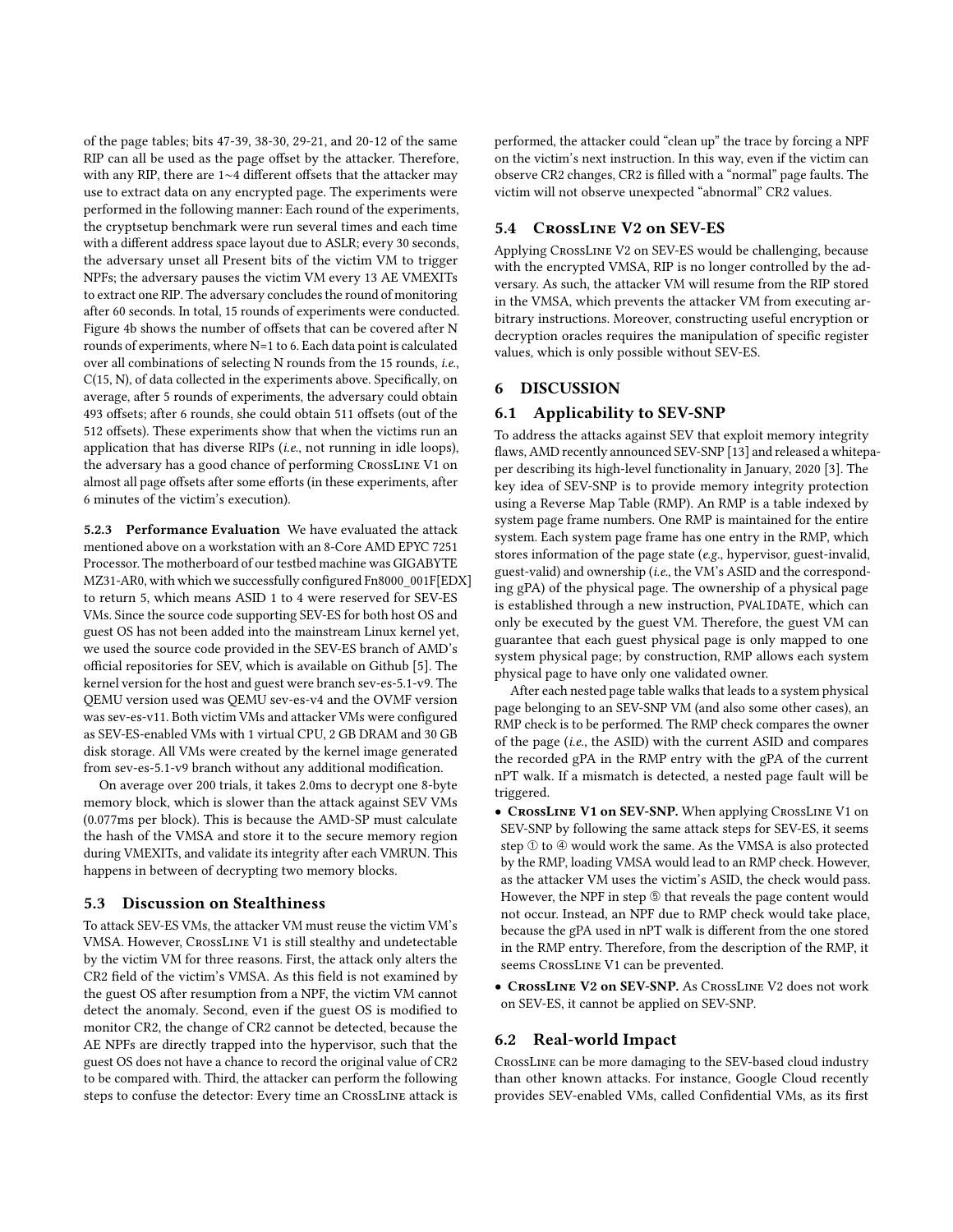product of Confidential Computing [\[9\]](#page-13-1). CrossLine attacks are the only attacks that are undetectable by the victim VM. Therefore, it is possible for a malicious insider to peak into the encrypted memory without being noticed by Google or the cloud user.

#### 6.3 Relation to Speculative Execution Attacks

CrossLine is not a speculative execution attack. Meltdown [\[18\]](#page-13-12), Spectre [\[15\]](#page-13-13), L1TF [\[25\]](#page-13-14), and MDS [\[7,](#page-12-7) [22,](#page-13-15) [26\]](#page-13-16) are prominent speculative execution attacks that exploit transiently executed instructions to extract secret memory data through side channels. In these attacks, instructions are speculatively executed while the processor awaits resolution of branch targets, detection of exceptions, disambiguation of load/store addresses, etc.. However, in the settings of CrossLine V1, no instructions are executed, as the exceptions take place as soon as the frontend starts to fetch instructions from the memory. CrossLine V2 executes instructions with architecturevisible effects.

CrossLine does not rely on micro-architectural side channels, either. Speculative execution attacks leverage micro-architectural side channels (e.g., cache side channels) to leak secret information to the program controlled by the attacker. In contrast, CrossLine reveals data from the victim VM as page frame numbers, which can be learned by the hypervisor directly during page fault handling.

# <span id="page-11-0"></span>6.4 Yet Another CrossLine Variant: Reusing Victim's TLB Entries

We next present another variant of CrossLine, which allows the attacker VM to reuse the TLB entries of the victim VM for address translation and execute some instructions, even without any successful page table walks.

Two VMs are involved in a proof-of-concept attack: the victim VM is an SEV VM whose ASID is 1; the attacker VM is a non-SEV VM whose ASID is 16. Both VMs only have one VCPU, which are configured by the hypervisor to run on the same logical CPU core. We assume the victim VM executes the following instructions:

| $d83:41$ bb e4 07 00 00 |  |  | mov   | \$0x7e4, %r11d |
|-------------------------|--|--|-------|----------------|
| $d89:41$ bc e4 07 00 00 |  |  | mov   | \$0x7e4, %r12d |
| d8f:0f a2               |  |  | cpuid |                |
| d91:ebf0                |  |  | imp   | d83            |

Specifically, the code updates the values of %r11d and %r12d, and then executes a CPUID to trigger a VMEXIT. Following the common steps of CrossLine, the adversary launches an attacker VM, changes its ASID during VMEXIT, sets the nRIP of the attacker VM to the virtual address of the code snippet above, changes offset 090h of VMCB to make it an SEV VM, and resumes the attacker VM. Unlike CrossLine V1 and CrossLine V2, the nPT of the attacker VM is not changed in this step. Therefore, if the attacker VM performs a page table walk, a NPF will be triggered.

Interestingly, the execution of the attacker VM triggers CPUID VMEXITs before a triple fault VMEXIT crashes it. Since no NPF is observed, the attacker VM apparently does not perform any page table walk. However, during the attacker VM's CPUID VMEXITs, we observe that the values of %r11d and %r12d have been successfully changed to \$0x7e4. It is clear that the two MOV instructions and the subsequent CPUID instruction have been executed by the attacker VM. This is because the attacker VM was able to reuse the victim VM's TLB entries to translate the virtual address of the instructions.

While the consequences of this attack are close to V2, it highlights the following flaws in AMD's TLB isolation between guest VMs: (1) ASIDs serve as the only identifier for access controls to TLBs, which can be forged by the hypervisor, and (2) TLBs cleansing during VM context switch is performed at the discretion of the hypervisor, which may be skipped intentionally. Nevertheless, it is fair to note constructing a practical end-to-end attack using this attack variant is still difficult to accomplish.

#### 7 RELATED WORK

Past work mainly studied the insecurity of AMD SEV from the following aspects.

Unencrypted VMCB. Before SEV-ES, VMCB is not encrypted during VMEXIT. Hetzelt and Buhren [\[10\]](#page-13-3) first reported that an adversary who controls the hypervisor could directly observe the machine states of the guest VM by reading the VMCB structure. Moreover, they show that the adversary could also manipulate the register values in the VMCB before resuming the guest VM to perform return-oriented programming (ROP) attacks [\[23\]](#page-13-17) against the guest VM. As a result, the adversary is able to read or write arbitrary memory in the SEV VM. These security issues have been completely mitigated by SEV-ES [\[12\]](#page-13-10). Werner et al. also explored security vulnerabilities caused by unencrypted VMCB [\[27\]](#page-13-7). Their study suggests that an adversary is able to identify applications running inside the SEV VMs by recording register values in VMCB. The study also shows that it is practical to inject data by locating certain system calls and modify some registers to mislead the guest VM. However, SEV-ES restricts most of their attacks and the only working attack that remains is application fingerprinting.

Unauthenticated encryption. The lack of authentication in the memory encryption is one major drawback of the SME design, which has been demonstrated in fault injection attacks [\[6\]](#page-12-1). SEV inherits this security issue. Therefore, a malicious hypervisor may alter the ciphertext of the encrypted memory without triggering faults in the guest VM. Another problem with SME's memory encryption design is that SME uses Electronic Codebook (ECB) mode of operation with an additonal tweak function in its AES-based memory encryption. This design choice unfortunately has enabled chosen plaintext attacks. Du et al. [\[8\]](#page-12-2) reverse-engineered the tweak function and recovered the mapping between the system physical address and the output of the tweak functions. Wilke et al. [\[28\]](#page-13-18) further studied the Xor-Encrypt-Xor (XEX) mode of memory encryption of AMD's Epyc 3xx1 series processors, where the tweak function XOR with the plaintext twice, both before and after the encryption. However, the entropy of the tweak functions is only 32 bits, making brute-force attacks practical. It is demonstrated that the adversary who breaks the tweak function can insert some arbitrary 2-byte instruction into encrypted memory with the help of 8MB plaintext-ciphertext pairs. Fortunately, the XEX tweak function vulnerability exploited in the paper was fixed after Zen 2 architecture that was released in May, 2019.

Unprotected nPT. Hetzelt and Buhren [\[10\]](#page-13-3) demonstrated address translation redirection attacks (an idea first explored by Jang et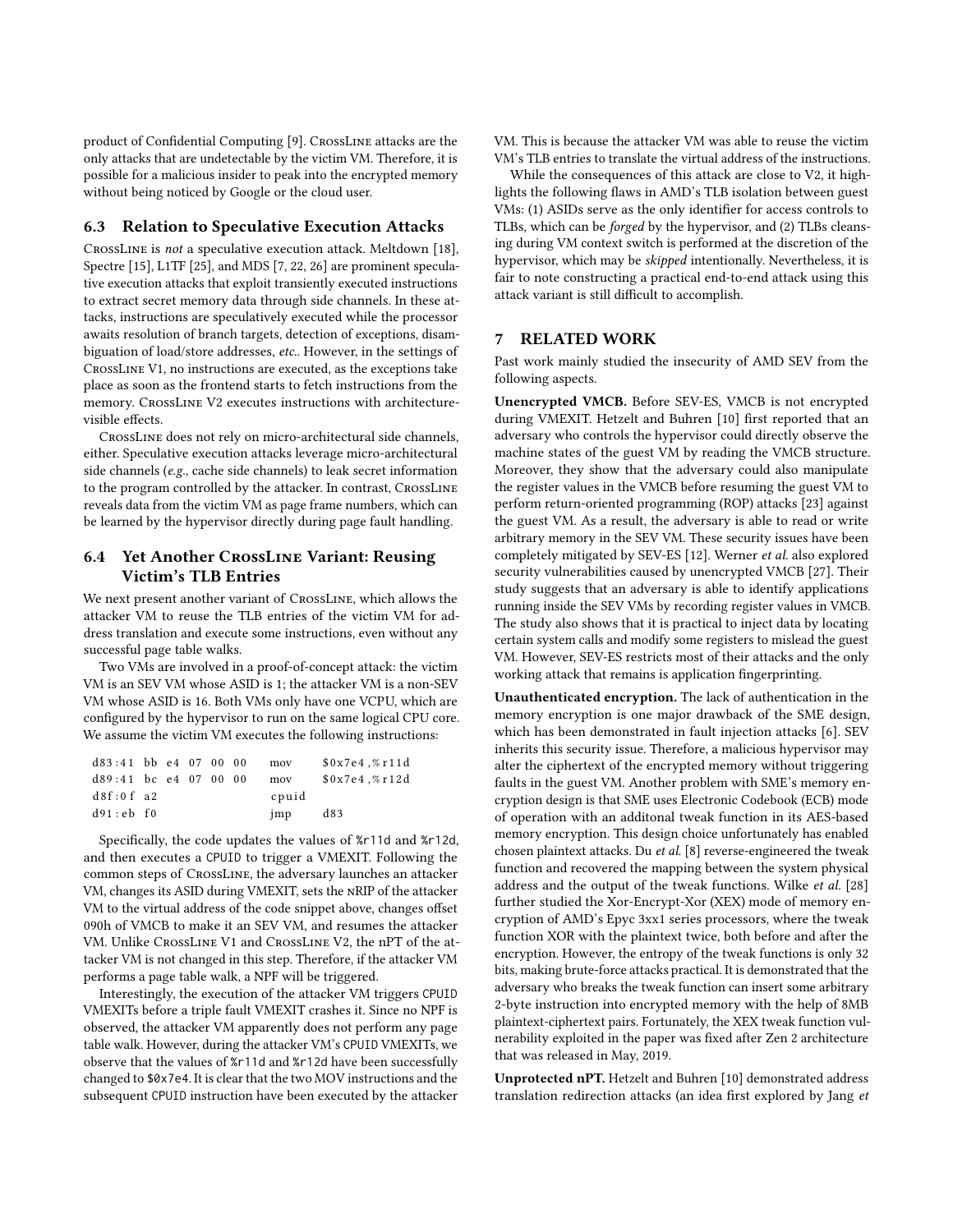| <b>Research Papers</b> | <b>Exploited Vulnerabilities</b>              | I/O Interaction | Breach<br>Confidentiality | <b>Breach</b><br>Integrity | <b>Stealthiness</b> | Mitigated by   |
|------------------------|-----------------------------------------------|-----------------|---------------------------|----------------------------|---------------------|----------------|
| Du et al. [8]          | Unauthenticated encryption                    |                 |                           |                            | х                   | <b>SEV-SNP</b> |
| Buhren et al. [6]      | Unauthenticated encryption                    |                 |                           | x                          |                     | <b>SEV-SNP</b> |
| Wilke et al. [28]      | Unauthenticated encryption                    |                 |                           |                            | ^                   | <b>SEV-SNP</b> |
| Werner et al. [27]     | Unencrypted VMCB                              |                 |                           | x                          | x                   | SEV-ES         |
| Hetzelt & Buhren [10]  | Unencrypted VMCB<br>Unprotected PT            |                 |                           |                            | Х                   | <b>SEV-SNP</b> |
| Morbitzer et al. [20]  | Unprotected PT                                |                 |                           | x                          | x                   | <b>SEV-SNP</b> |
| Morbitzer et al. [19]  | Unprotected PT                                |                 |                           | x                          | X                   | <b>SEV-SNP</b> |
| Li et al. $[17]$       | Unprotected I/O<br>Unauthenticated encryption |                 |                           |                            | X                   | <b>SEV-SNP</b> |
| Li et al. [16]         | Ciphertext accessibility                      |                 |                           | x                          |                     | Hardware Patch |
| <b>CROSSLINE V1</b>    | Security-by-Crash                             |                 |                           | х                          |                     | <b>SEV-SNP</b> |
| CROSSLINE V2           | Security-by-Crash<br>Unencrypted VMCB         |                 |                           |                            |                     | <b>SEV-ES</b>  |

<span id="page-12-8"></span>Table 1: Demonstrated attacks against SEV. I/O Interaction: the attack requires interaction with applications inside the victim VM through I/O operations (e.g., Network, disk). Stealthiness: the attack cannot be detected by the victim VM.

al. in the context of hardware-based external monitors [\[11\]](#page-13-20)) in SEV and discussed remapping guest pages in the nPT to replay previously captured memory pages. This idea was later realized by SEVered [\[19,](#page-13-5) [20\]](#page-13-6), which manipulates the nPT to breach the confidentiality of the memory encryption. More specifically, in the SEVered attack, the hypervisor triggers activities of the victim VM's network-facing application and concurrently monitor its accesses to the encrypted memory using a page-level side channel. In this way, the hypervisor can determine the system physical page used to store the response data. Then, by changing the memory mapping in the nPT, the hypervisor tricks the guest VM to respond to network requests from the target page, leaking secrets to the adversary.

Unprotected I/O. Li et al. [\[17\]](#page-13-4) exploited unprotected I/O operations to construct encryption and decryption oracles that encrypts and decrypts arbitrary memory with the victim's VEK. As SEV's IOMMU hardware can only support DMA with hypervisor's VEK, a shared region within SEV VM called Software I/O Translation Lookaside Buffer (SWIOTLB) is always needed for SEV I/O operations. SEV VM itself needs to copy I/O streaming from SWIOTLB to its private memory when there are incoming I/O data; it needs to copy I/O data to the SWIOTLB when there are outgoing I/O. This design gives the hypervisor an opportunity to monitor and alternate I/O streaming to build encryption and decryption oracles. The paper also showed these unprotected I/O problems still exist in SEV-ES.

Ciphertext accessibility. Li et al. [\[16\]](#page-13-19) presents the first attacks against SEV-SNP. Specifically, the Cipherleaks attack is a novel side channel attack on SEV platform, in which the attackers continuously monitor the ciphertext changes in the VMSA region to infer the internal register states. The Cipherleaks attack has been applied on the state-of-the-art OpenSSL library to steal RSA private key and ECDSA nonce. Microcode patches have been released to mitigate the ciphertext side channels.

Summary. We summarize the attacks against SEV, their exploited vulnerabilities, the attack consequences, and the stealthiness of the attacks in Table [1.](#page-12-8) SEV-SNP can defeat all known attacks against these design flaws, including unencrypted VMCB, unauthenticated encryption, unprotected nPT, and unprotected I/O. However, as SEV-SNP is not designed to mitigate ASID abuses and the CrossLine attacks, while it prevents CrossLine V1 as it disallows nPT remapping, we plan to further investigate other forms of CrossLine against SEV-SNP in the future work.

## 8 CONCLUSION

In conclusion, this paper demystifies AMD SEV's ASID-based isolation for encrypted memory pages, cache lines, and TLB entries. For the first time, it challenges the "security-by-crash" design philosophy taken by AMD. It also proposes the CrossLine attacks, a novel class of attacks against SEV that allow the adversary to launch an attacker VM and change its ASID to that of the victim VM to impersonate the victim. Two variants of CrossLine attacks have been presented and successfully demonstrated on SEV machines. They are the first SEV attacks that do not rely on SEV's memory integrity flaws.

#### ACKNOWLEDGEMENT

We thank David Kaplan and other engineers of AMD's SEV team for their valuable feedback and constructive suggestions, which have helped improve this paper. This work was in part supported by NSF Award 1750809, 1834213, and 1834216.

#### REFERENCES

- <span id="page-12-3"></span>[1] AMD. 2008. AMD-V Nested Paging. [http://developer.amd.com/wordpress/media/](http://developer.amd.com/wordpress/media/2012/10/NPT-WP-1%201-final-TM.pdf) [2012/10/NPT-WP-1%201-final-TM.pdf.](http://developer.amd.com/wordpress/media/2012/10/NPT-WP-1%201-final-TM.pdf)
- <span id="page-12-4"></span>[2] AMD. 2019. Secure Encrypted Virtualization API Version 0.22.
- <span id="page-12-6"></span>AMD. 2020. AMD SEV-SNP: Strengthening VM Isolation with Integrity Protection and More. White paper (2020).
- <span id="page-12-0"></span>[4] AMD. 2020. AMD64 architecture programmer's manual volume 2: System programming.
- <span id="page-12-5"></span>[5] AMD. 2020. AMDSEV/SEV-ES Branch. [https://github.com/AMDESE/AMDSEV/](https://github.com/AMDESE/AMDSEV/tree/sev-es) [tree/sev-es,](https://github.com/AMDESE/AMDSEV/tree/sev-es) commit = 969557455ee30f453da7d25af96291ea0236af77.
- <span id="page-12-1"></span>[6] Robert Buhren, Shay Gueron, Jan Nordholz, Jean-Pierre Seifert, and Julian Vetter. 2017. Fault Attacks on Encrypted General Purpose Compute Platforms. In 7th ACM on Conference on Data and Application Security and Privacy. ACM.
- <span id="page-12-7"></span>[7] Claudio Canella, Daniel Genkin, Lukas Giner, Daniel Gruss, Moritz Lipp, Marina Minkin, Daniel Moghimi, Frank Piessens, Michael Schwarz, Berk Sunar, et al. 2019. Fallout: Leaking data on meltdown-resistant cpus. In ACM SIGSAC Conference on Computer and Communications Security. 769–784.
- <span id="page-12-2"></span>[8] Zhao-Hui Du, Zhiwei Ying, Zhenke Ma, Yufei Mai, Phoebe Wang, Jesse Liu, and Jesse Fang. 2017. Secure Encrypted Virtualization is Unsecure. arXiv preprint arXiv:1712.05090 (2017).